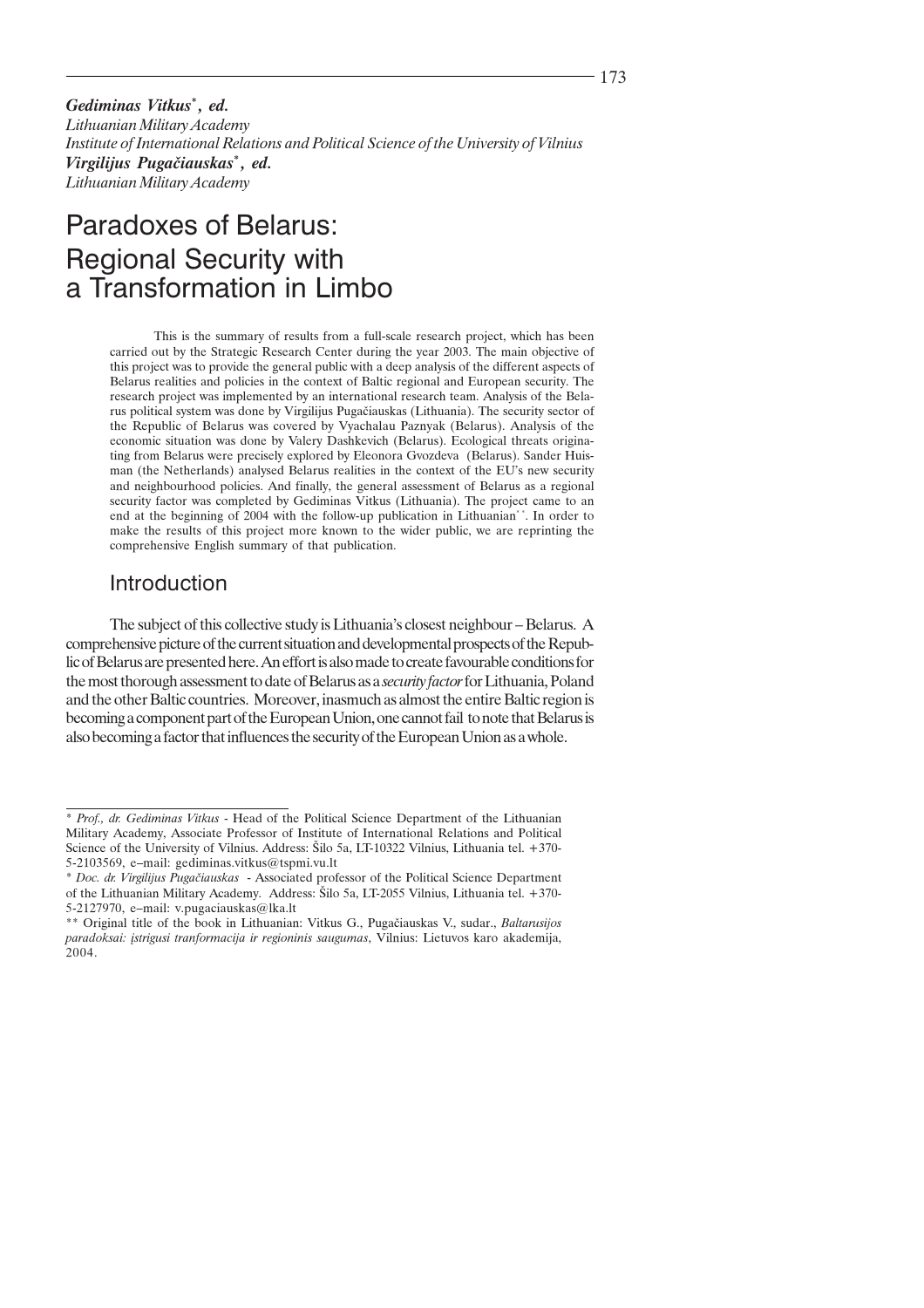174

Of course another question is for whom, specifically, and how and to what degree this Belarusian factor is important. Paradoxical as it may seem, for example, an acquaintance with literature on the security problems of the Baltic region, which is geographically so close to Belarus, or even of the three Baltic States or, especially, of all of Europe easily reveals that the Belarusian factor is either almost completely ignored by everyone or reduced to the Russian factor. At best, we encounter only brief "marginal" comments or exhortations driven by scholarly conscientiousness not to forget this additional factor.

This situation is easy to explain. It is entirely natural that Belarus disappears from the field of interest of analysts of the European and Baltic security space, primarily because of her own consciously chosen alliance with Russia and identification with the latter's interests. Therefore, even though the leadership of Belarus sometimes stood out during the past decade, before NATO expansion into this region and in response to the prejudice of its electorate against such expansion, by resorting more than once to much harsher and at times even hysterical rhetoric against the entire democratic West, these efforts were little noticed in the rest of the world and inadequately assessed, even in Moscow. According to Clelia Rontoyanni, an analyst of Belarusian foreign policy, one may boldly assert that "to the extent that Belarus has an international role, it has been primarily as Russia's closest and most reliable ally." From this viewpoint, when analysing the security problems of the Baltic region or, especially, of Europe, "not forgetting" Belarus and giving her special attention would be incorrect. An analysis of a security problem that is carried out on a systemic level should not encompass all security factors without exception but should concentrate on the essential structure that defines the existing order – in this instance, the intersection of Baltic and Russian security interests.

On the other hand, this does not mean that in principle a more thorough analysis of all aspects of a security problem no longer has any meaning. Barry Buzan, a British political scientist and authority on security studies, points out that an excessive need to understand the whole before studying an individual phenomenon can create a situation in which "such a tall order threatens to make the study of security unrealistic." Therefore, according to this analyst, in order to enrich the content of security studies, it is necessary consciously to find a hierarchy of analytical levels within the international system, and "each of these levels must identify the durable, significant and substantially self-contained features of a security problem." On the basis of this premise, Buzan proposes to conduct security analysis not only on a national or systemic level but also on a middle or regional level, for although this level is often ignored, in truth it mediates in the interaction between separate states on the one hand and within the entire international system on the other. Also, as long as this level has not been properly studied, neither the status of individual states in regard to one another nor the nature of relations between the great powers and local states can be properly and completely understood.

Bearing this worthwhile idea in mind, let us attempt once more to look at the relationship between the security of states in the Baltic region and Belarus. We think that even without Buzan's suggestions, it is immediately obvious that eliminating or reducing the role of Belarus in an analysis of Baltic security, rather impoverishes the expected results from these studies. If we evaluate the Baltic region as a security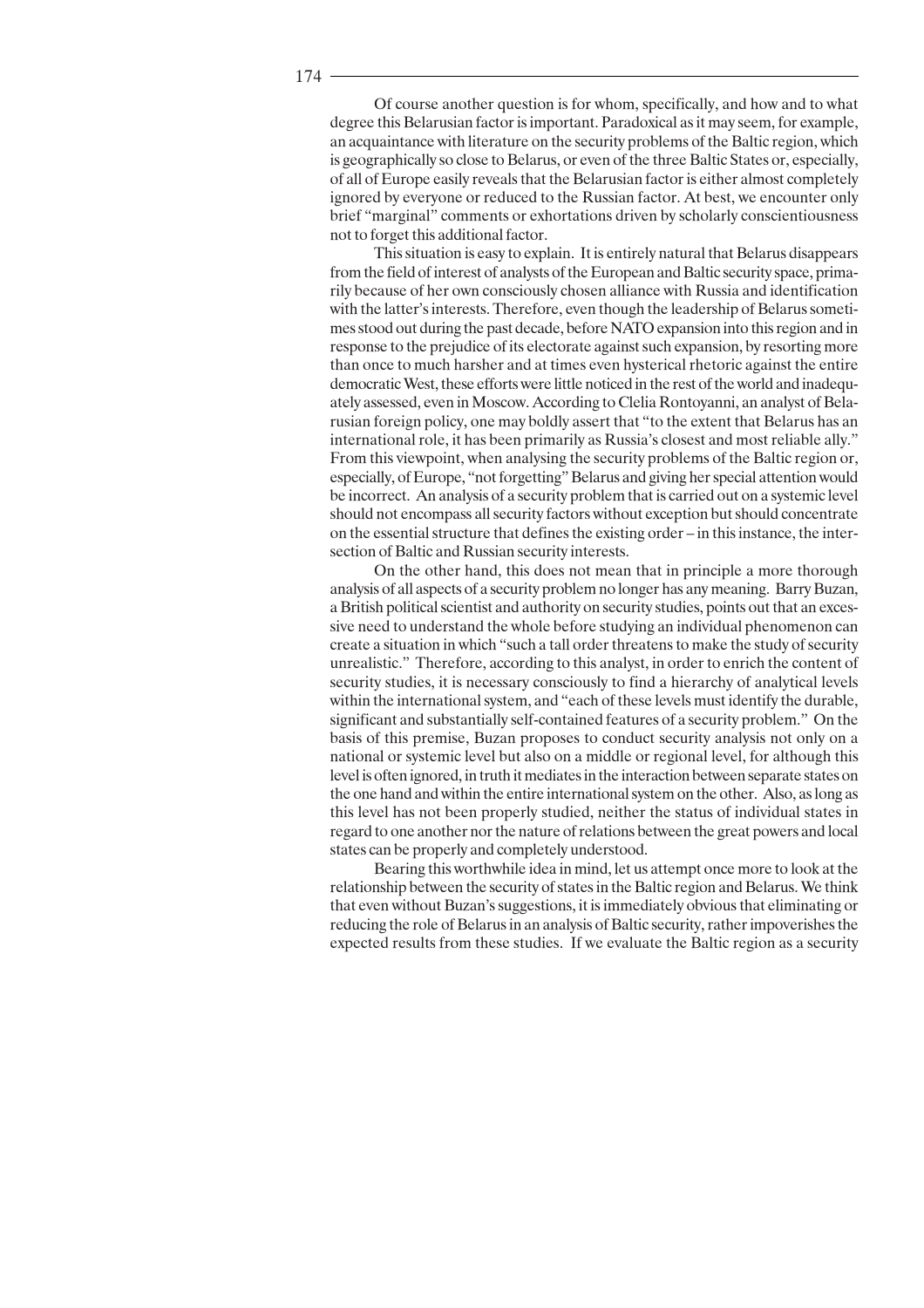complex, Belarus does not become a secondary factor influencing regional security. In regard to regional security, perhaps Sweden, Finland, or Estonia could be dissociated from this factor, but even this possibility is inevitably altered by the expansion of the European Union. For Lithuania or Poland, in contrast, countries whose borders with Belarus are hundreds of kilometres long, a posture of dissociation would show a total misunderstanding of the situation even without their having joined the European Union. For these states, the existence of an independent Belarus is not only an important factor of geopolitical stability but is also almost in the interest of their national security because, after all, the territory of Belarus physically separates them from Russia. Therefore, regardless of the political attitudes held by either side, it is evident that Belarus was, is, and will remain not only an immediate neighbour of the states of the Baltic region, but also an organic component part of the security complex of this region with all of the problems and consequences that follow from this fact.

Of course, the editors and authors of this monograph did not forget that the regional security problems generated by the processes existing in and around Belarus are unavoidably part of a broader context and become one of the vectors in a process taking place on a larger scale. Nevertheless, this time the analysts have not set their sights on a structure that determines an international order based on principle but rather on the nuances of that order – in other words, Belarusian realities, the specific characteristics of Belarus, and the regional security problems that follow from them. At any rate, even the smaller regional states are not the mere puppets of forces acting on a systemic level. They have a very limited but nevertheless genuine freedom to manoeuvre. And, as we know, Belarus has used this freedom in a very distinctive way. Instead of following the example of her neighbours, this country has chosen a completely different way of development and has stubbornly kept to it for an entire decade already. Because there is no longer any firm basis for believing that this Belarusian paradox will soon cease to exist, we think that the time is ripe to take a closer look at this country, at her political and economic system, and to try to determine where the reasons for her relative stability lie and, most importantly, what her potential is for change in one direction or another and how that could affect the security of neighbouring countries and the entire region.

What happened to Belarus in the early 1990s may have seemed to many people like a strange prank of history. Indeed, history does sometimes play the most diverse pranks not only on individual persons but also on entire nations. The prank that history played on Belarus was that she was turned into a sovereign state against the will of most of her own population. When the Soviet Union fell apart in 1991, nothing else remained for Belarus but to become a sovereign independent state, even though her political elite of that time had not, up until then, nurtured any plans for an independent national existence.

On the one hand, in the history of the world this is not the first instance in which circumstances have created a state before the formation of a people who seek national independence. In essence, there is nothing wrong with this situation. States may appear, and afterwards their governments may themselves "create" or "finish creating" a nation, a civil society, institutions, etc. In part, this is an impersonal process. To tell the truth, a similar evolution was also expected in the Belarusian case. If external circumstances forced this country to become an independent state, it now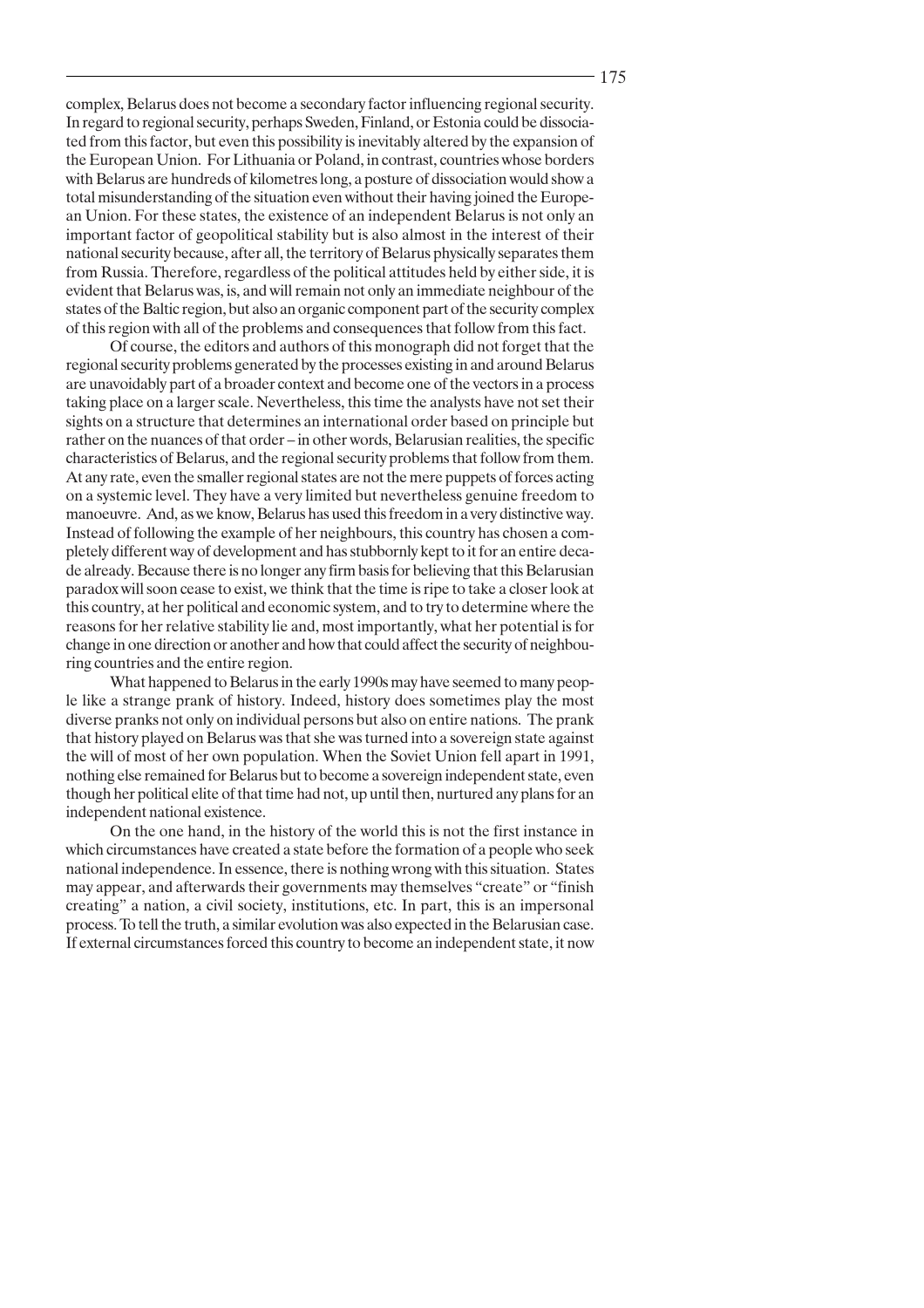seemed to many people that she would further be forced to follow the example of her neighbours – to begin creating a democratic state, to undertake market economy reforms, to develop political and economic ties with Europe and the world, etc.

However, as we know, these predictions and expectations have not been fulfilled. In those instances in which the nation does not create the state but the state creates the nation "from above," incidental factors become especially important particularly the specific configuration of political forces or even the values and choices of the personalities that rise to the top of the government. Just as the governments and leaders of states can encourage the formation of a nation, they can also succeed in essentially deforming them and promoting other values, other interests.

As we know, that is what happened in Belarus. Belarusian voters, who before the collapse of the Soviet Union were known for their conservatism and loyalty to the existing order, and who in 1992-1993 painfully experienced the first hardships of reform, decided not to take any more risks and in the next presidential election in 1994 supported a politician who did not hesitate to promise, at least in part, to restore this former order, to preserve earlier social and economic safeguards.

We now understand that what Alyaksandr Lukashenko proposed was in essence to restore the old Soviet system. Most of the people of Belarus liked this proposal to such a degree that since that time voter support for this politician has not waned (or, as befits the Soviet scheme of things, was not allowed to wane). With a landslide vote they supported Lukashenko in the 1996 referendum on constitutional amendments that greatly increased the powers of the president. They did the same thing again in the next presidential election in 2001. Lukashenko now has the official right to remain in office until 2006, and he is already openly considering the prospect of running for a third term even though the constitution does not provide for such a possibility. However, the obedient electorate could, in one more referendum, again easily improve the constitution.

Thus, in the ten years since Lukashenko came to office, there is a sound basis for saying that in a broad sense, he has kept his promise. Those Belarusians who in spite of everything wanted to continue living in the Soviet Union at least in part have got their wish. This fact is attested by the results of this study. Once again, we have an obvious opportunity to be convinced that the main result of rule by Lukashenko is none other than the Restoration of the Soviet system.

However, at the same time one ought not to forget that a Restoration, wherever it may occur, never completely recreates the original. In a picture, alongside the work of the artist, the restorer always leaves his own vision and thus distorts the original. In politics, likewise, Restored Systems cannot totally reproduce the characteristics of their predecessors. For this reason, they either are condemned to collapse once again or must inevitably be reformed in response to changed times. The best example of such a political Restoration is France under renewed Bourbon rule following the Congress of Vienna. As we well know, this political system survived for only fifteen years. Logically, therefore, a similar fate should await Belarus, although clearly one can never know what direction a specific historical process will take.

Obviously, this study did not undertake the impossible goal of answering the question of what fate awaits the current regime in Belarus. Making predictions is a thankless activity. Let us remember how a relatively small number of analysts succes-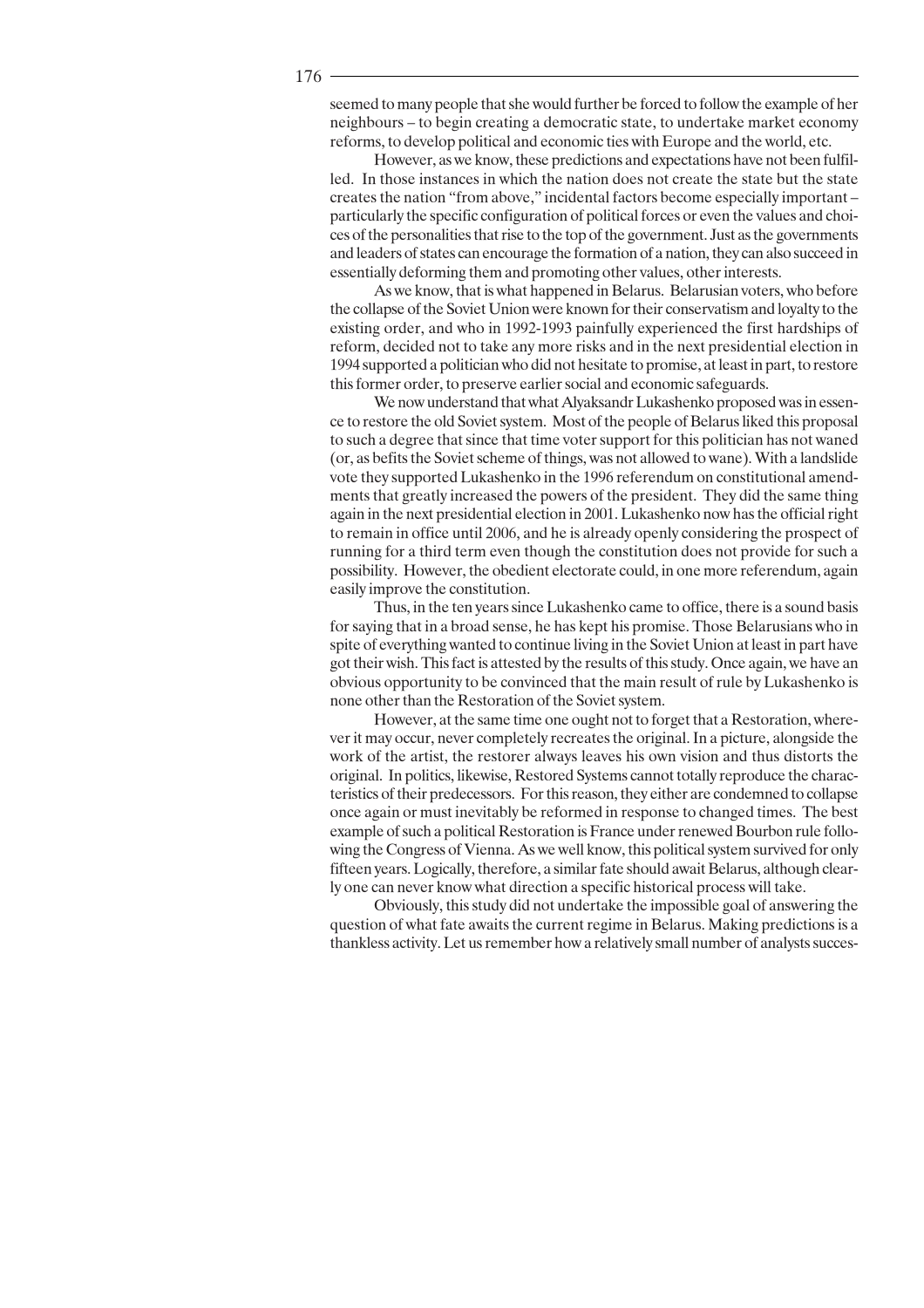sfully foresaw the collapse of the Soviet Union. We believe that the same imperative of the power of accident also applies in the case of Belarus. It is natural, therefore, that our analysts mainly focused their attention not on formulating speculative prognoses, but on describing and analysing the contemporary Republic of Belarus. When we in turn know this, we acquire a much more solid basis both for assessing Belarus as a factor in regional security and for recommending the policy to be followed in regard to this country. Our authors' approach is reflected in the structure of this study.

The first part of this book examines the characteristics of the Belarusian political system and, most importantly, the problems that arise because of the entrenchment of an authoritarian regime. The second part separately analyses the controversial development of the Belarusian security sector. The third part exhaustively describes the characteristics of the Belarusian model of economic development and the problems that arise because of stalled economic liberalization. The fourth part of this book spells out the scale of the ecological threat that has arisen because of unresolved political, economic, and social problems and that is already becoming perhaps the most serious problem not only in Belarus, but also in the entire region. Finally, in view of the recent expansion that makes Belarus an immediate neighbour of the European Union, the fifth part of this book strives to look at Belarus not only as a factor that influences neighbouring states in the region but also as a factor in the policy of the entire EU, thereby considering the prospects for a further joint EU position. At the end of this book the reader will find a summary of all of the results from this study.

# 1. Political System

This part of the monograph deals with the review of the main political and legal institutions of the state of Belarus, the ways they function, their interrelations, level of dependency and mechanisms and connections with the society on the level of both the Constitution and political practice. Attention is also focused on how the above mentioned institutions form and support the state ideology that according to its authors should become the main idea guiding the sequential progress of the Belarusian state, and correspondingly should assist the state institutions to execute their functions.

It is useful to bear in mind, when speaking about authoritarian regimes and specifically relating to the president and his surrounding institutions, the division of the functions between the government and the parliament and their interrelations. Usually such regimes do not tolerate the principle of sharing power that is essential to democracy, although modern or new authoritarianism is a little bit more "advanced" in this sphere. Formally, they do not separate themselves from this principle but it is totally ignored in political practice. Belarus is an especially vivid example of this point of view. That is why in order to understand how the political system of this state functions, it is necessary not to rely solely upon the analysis of constitutional norms, but to employ the metaphor of the "Power Vertical" that is currently very popular among analysts and reviewers. Evaluating this concept, it is very important to emphasise that the principle of the Vertical contradicts and finally changes the well-known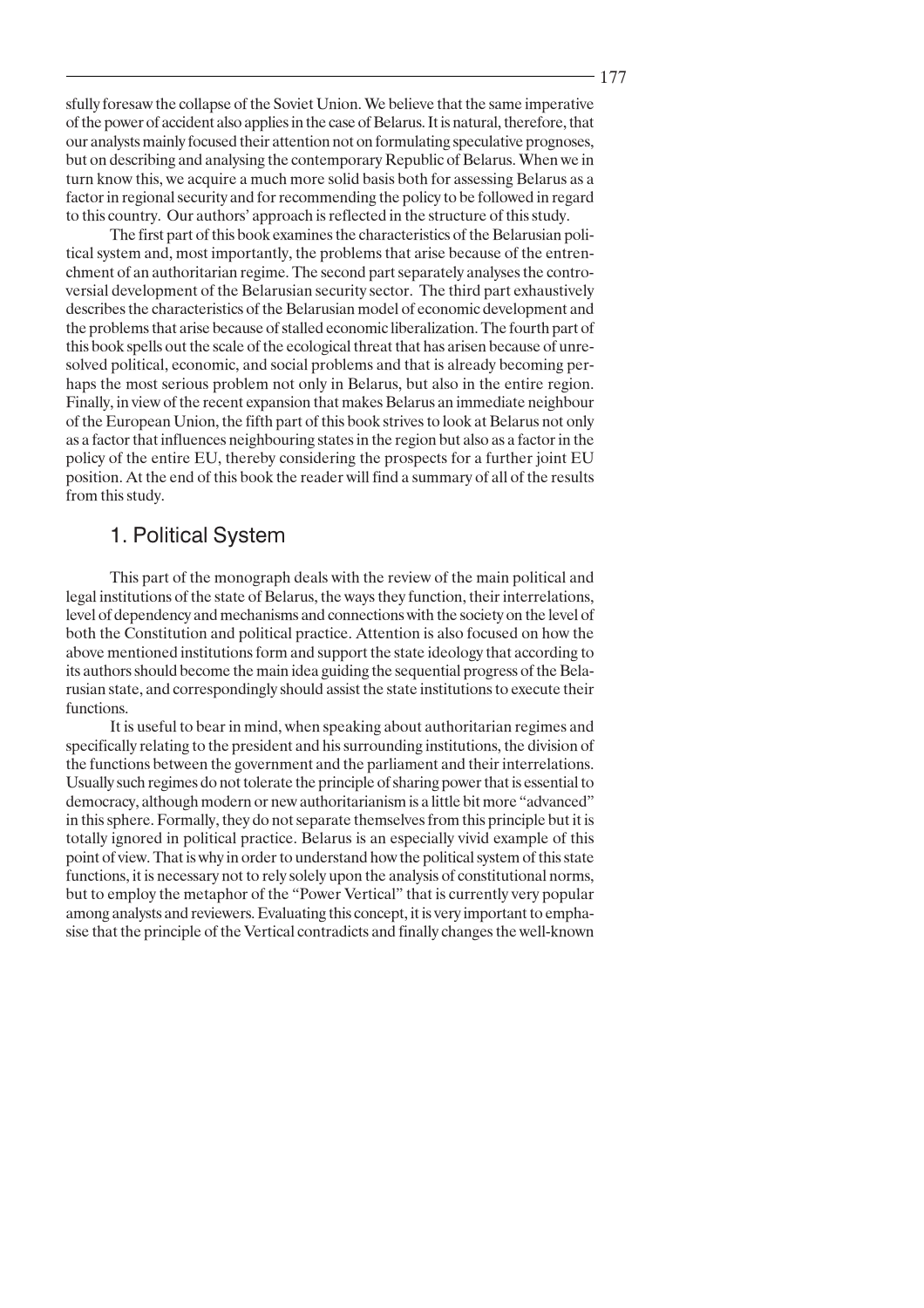principle of "checks and balances", to be more precise – it fully eliminates it from the interrelations of the institutions.

In the case of Belarus, the Power Vertical can be determined as the hierarchical system that guarantees the direct subordination and dependency of all levels of state institutions upon the president and his administration. The highest and primary person of the Power Vertical is the president for whom the Constitution guarantees the post of the Head of State and the weighty positions are guaranteed by the fact that he is elected in direct public elections. The first article of the Constitution of the Republic of Belarus that deals with the general multifunctional parameters of the president as the Head of State reveals that the president has a "strong" role in the political process. The president is not only the embodiment of the nation's unity but fulfils the functions of guarantor of the constitution, human freedoms and rights; he guarantees realization of home and foreign policy directions and represents the state abroad, as is common practice for the presidential regime in a democratic state.

The Vertical is further revealed via involvement of the representatives of the president in the composition of the government and, more interestingly, of the parliament. The work of the government is headed not only by the Prime Minister together with ministers but also by a so-called permanent structure – the Presidium of the Council of the Ministers. This leading institution consists of the Prime Minister and his deputies, the Head of the Administration of the President, the chairperson of the State Control Committee, chairperson of the National Bank board and three main ministers – of economy, of finance and of foreign affairs. It is obvious that the main duty of the president's authorized person is to observe how the policy of the Head of State is implemented. In such a way, the president eliminates even the smallest theoretical possibility of the government to dispose at least minimum independence.

We see an analogous situation with the parliament, although the independence of this institution should not be questioned. Including the Upper parliament chamber - the Council of the Republic – into the hierarchical system does not in practice cause major problems for the president. Alvaksandr Voitovich, *i.e.* one of the deputies appointed by the president, became the Chairperson of the Council of the Republic. The decision of the president in 2003 to dismiss the speaker of the Upper Chamber by revoking his mandate, to organize an extraordinary session and legally and quickly to appoint former Prime Minister Genadij Novickij as the new Head proves that the application of the "vertical" principle gives "wonderful" results in the case of the parliament. The public confession of the latter: "I am not a politician, I am manager" only further illustrates how coordinated the mechanism of the Vertical functions.

There are no problems with the Lower chamber of the National Assembly. As the result of the president's persistent "work", the chairperson of the Chamber of Representatives, Vadim Popov, together with a group of six deputies are the official representatives of the president in the parliament. This group of deputies has received the task "to clarify and to inform operatively the Head of State about the most acute problems of legislature and everyday problems of the parliament members".

So, the Power Vertical can be identified as one of the most important means enabling the President to concentrate significant personal power. But the President is trying to mask this obvious truth, by making statements in political rhetoric about the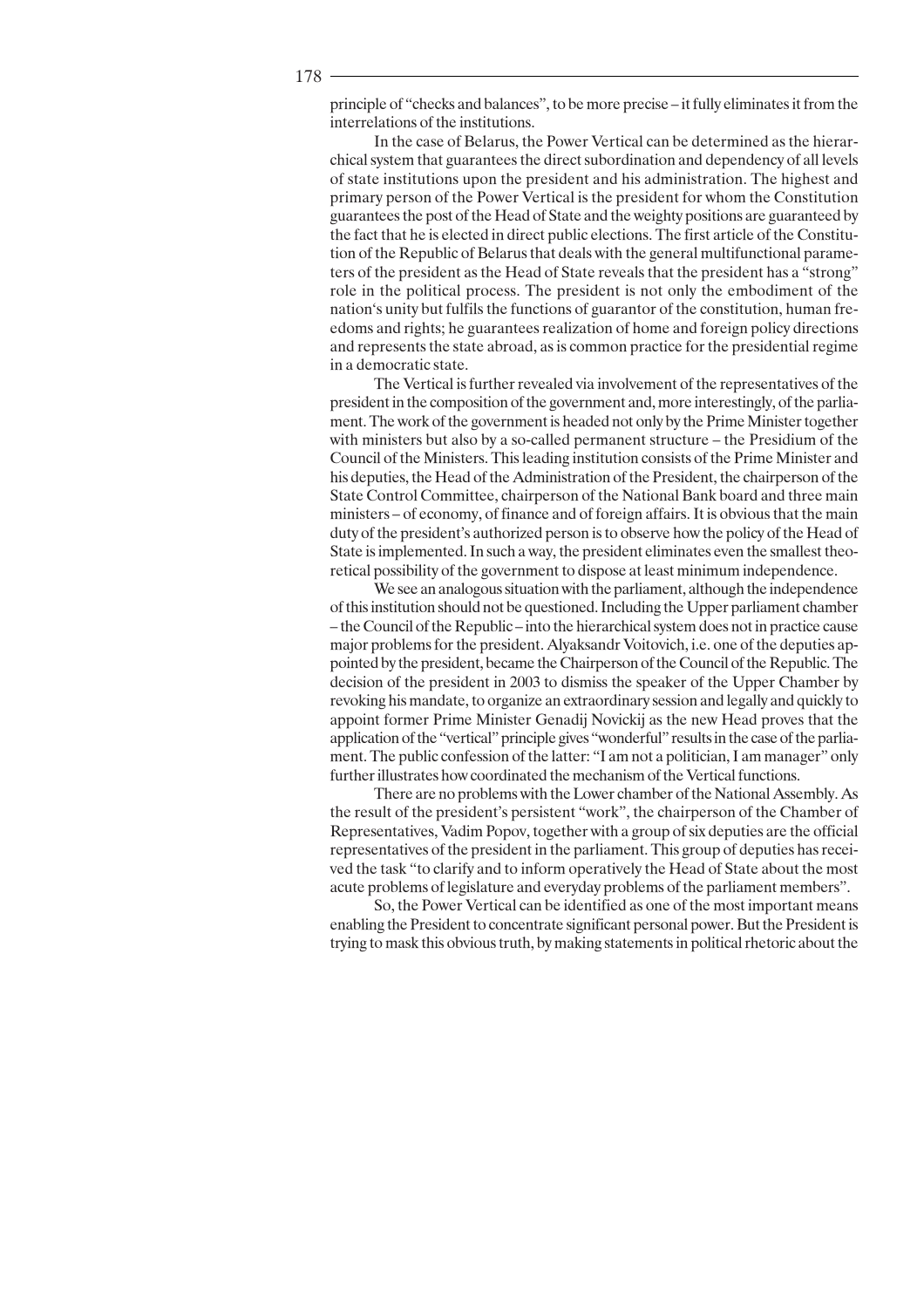need to develop closer mutual collaboration among governmental institutions. At the same time, concrete steps are undertaken in order to legitimize the Vertical by juridical documents. The opposition of the parliament to the president is almost impossible because the next step of the president can be easily foreseen – extraordinary elections of the parliament.

But this analysis of the Vertical system in Belarusian political institutions would not be complete without mentioning the problems of state ideology. Rare is the political regime that, regardless of how repressive it is, can be based only on power of institutional organizations and power structures. Both democracies and dictatorships with pleasure appeal to the support of the ideologies that consolidate society. Belarus is not an exception in this respect. And oddly, it is here that we can find the Achilles' heel of Belarus' Power Vertical. Despite all the attempts of the power institutions, ideology was and still is the weakest link of the whole system.

It is known that the idea of building communism has disappeared together with the Soviet Union, and the Belarusian political elite who came to the helm of the independent state failed to propose new ideas that were understandable and acceptable to the society. On the other hand, the liberal Belarusian political opposition the Belarusian People's Front-failed to overcome that challenge as well. It was based on a nationalist ideology but failed to mobilize the Belarusian nation and to ensure sufficient support from the electorate to come to power, as was the case of the analogical structures in Lithuania, Latvia and Estonia.

The history of Belarus was developing in such a way that today it is difficult to speak about the traditions of the state and national identity that would be the supporting point and condition for the further successful development process of the nation towards democracy. Such opinions are often expressed in the various research papers that analyse the problem of the Belarusian national identity and look for the reasons for the failure of democratic reforms. That is why there are no grounds to speak about the strong position of a Belarusian national state idea. On the contrary – it can be seen as weak and rudimentary.

Thus we can state that Belarus demonstrates a double weakness of the state idea - on both the national and ideological levels. During the first years of Lukashenko's rule, the state institutions tried to compensate for the state's weakness of ideas, but at that very time the president understood the necessity to dispose of an idea or ideas able to attract the society because the cult of the leader alone cannot guarantee the completeness of the power vertical. It was not by chance that Lukashenko finally initiated a public "debate" about the necessity of having such a conceptual ideologyand openly set the goal – in order to provide the ruling regime with the an additional dose of legitimacy and to give back to the Belarusian nation the socialist "illusions" that were lost during "perestroika".

Because the ideology of Belarus was built from the top down, the "product" is artificial, a condition which prevails in this complicated process even to the present day. It can be stated that only since 2003 has the process accelerated a lot and given more concrete results due to the serious attention of the president to this issue. In other words, from that moment the creation of ideology became one of the highest priority tasks on the agenda of the president. But first let's have a look at the source of this process, which started during the first years of Lukashenko's presidency.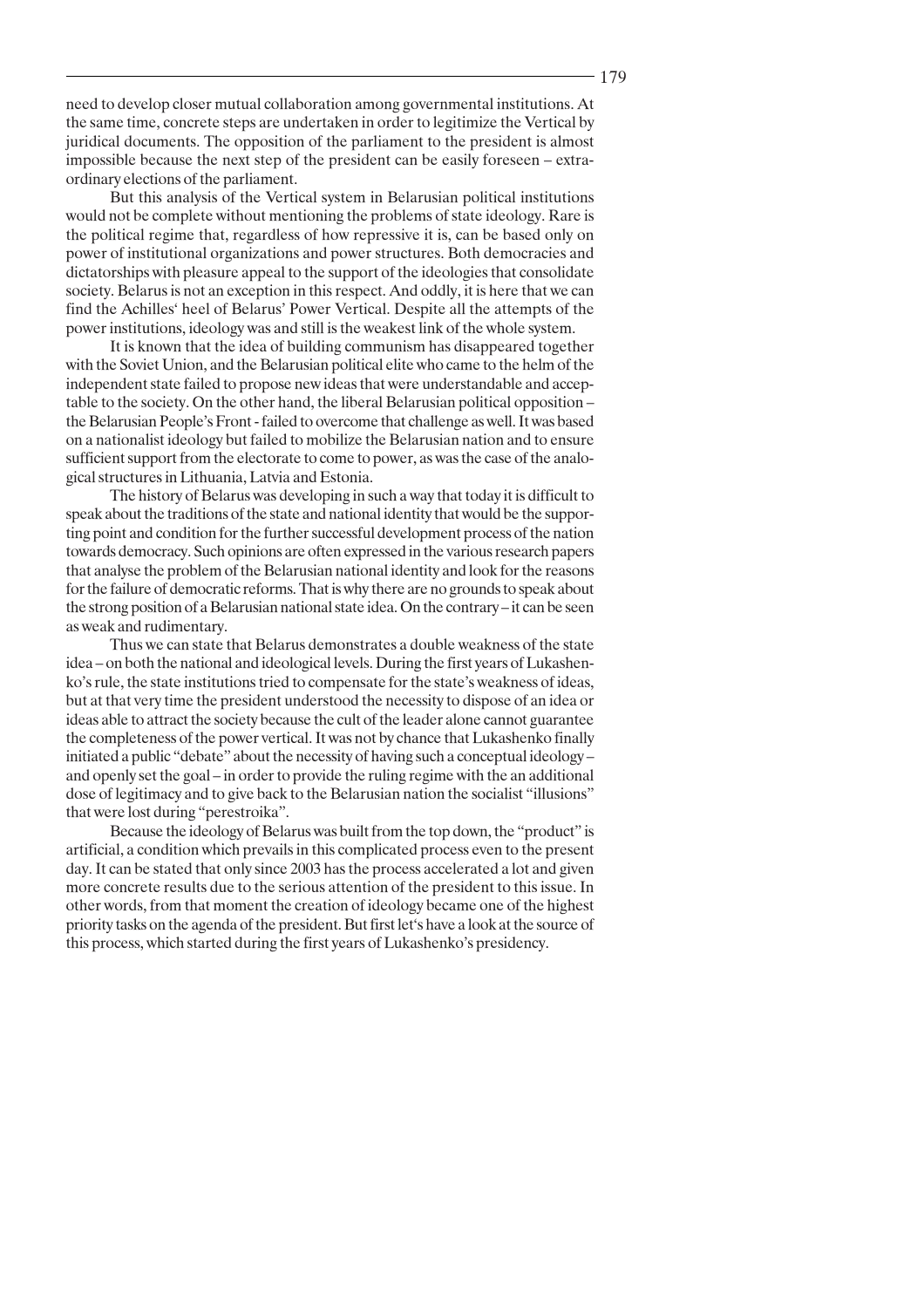The first serious attempt to create and popularise an independent state ideology was conducted by the scientific personnel of the Social and Political Research Institute. Two years' effort yielded negligible results because a social ideal able to fill the ideological vacuum in the society just was not found and the main customer was not satisfied with the proposed forms. Another direction of the activities came from multiple discussions in the top power echelons. Meetings with the academic society were not useful either.

More achievements were accomplished in the easiest sphere, namely, setting up the ideological institutions and positions. First of all, the Department of Ideology appeared in the Presidential administration's institutional structure. Corresponding positions were set up in the lower level power institutions: the boards of the district executive committees and in the analogous sections of the cities, namely – information departments. These proved insufficient, and then the ideological organizational development stepped over the frames of the governmental institutions - step by step, staff positions of the "ideological employee" were introduced in various establishments, organizations and enterprises. So, the institutional contours of the ideological Vertical appeared in the state.

We can make the following observations regarding this initial, quite prolonged stage of organized ideology creation: firstly, the power institutions are oriented to the solution of the ideology creation problem; secondly, the obvious disproportion between the institutional structure of the ideological Vertical and the processes of creating a an ideological concept became vivid when the latter lags far behind. In other words, the institutions serving the ideology are essentially created, but the ideology, as a set of concrete and fundamental ideas, is still at the initial stage of its formation. Thus, the conclusion is very simple - the state institutions are not able to propose clear and attractive ideology to the society.

As was mentioned, since 2003 we can notice the activation of a process that can be related to the concrete event – the seminar for the Heads of the state institutions to discuss the issues of how to perfect the ideology. The President announced the obligatory performance of the ideological Vertical on all levels of state governance, i.e. by territorial and branch principles. Thus, we learn not only how the organizational structure of the Vertical must operate but also that in reality it has not yet developed its total character. In order to accelerate that process Lukashenko directed the extensive formation of ideological units in the "working collectives" and the introduction of a permanent deputy to the Head of any enterprise or organization employing over 150 employees, who would be responsible for ideological work. What is interesting is the stressing of this principle as applied to all organizations, irrespective of their purpose or ownership form.

So, starting with the President, who obviously is the guarantor of ideological formation, development and implementation, other institutions are also oriented towards caring for this ideology and strengthening it. The President, as the official of the state who is mostly interested in the dynamic and content of this process, was obviously not satisfied with the work of his subordinates that dragged on too long without concrete results. This was proven by the public critics of the institutions (the President's administration and the Governing academy) responsible for ideological activities, resignations of the officials and as was usual in such cases – categorical and ultimate orders from the Head of State.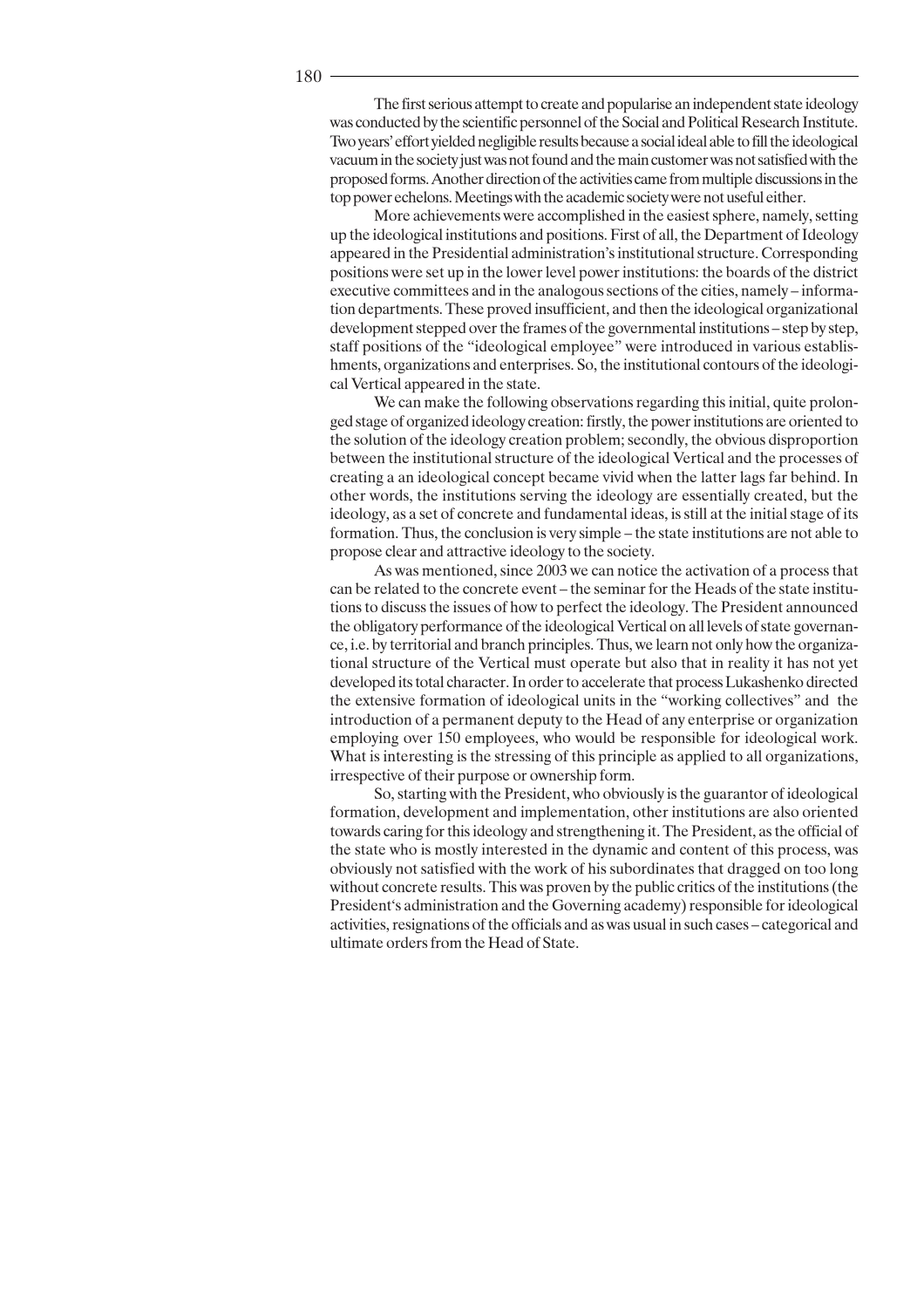The second major direction of the activities is oriented towards education. Starting with this school year a programme of ideological lectures "The basics of the Belarus' state ideology" is being introduced in the country's higher education institutions. The programme was created by the employees of the Department of Ideology of the Management Academy. The methodological instructions indicate the goal – to form important ideas for the students' values, beliefs and aspirations that are of vital importance to the Belarusian society.

What are the ideas proposed by Lukashenko? Despite long-term efforts by the authorities and scientific personnel, a comprehensive, and more importantly clear, ideological concept was not created; according to the opinion of many experts it is only a collection of separate theses. Following are the main ones: communitarism and collectivism as counterbalance for the Western individualism, internationalism, the important role of the state especially in the social sphere, and lately more of an emphasis on the faith, demonstrating the support of the ruling regime by the Orthodox Church.

On the basis of the aforementioned themes, we can state that the organizing ideology is closely connected and related to Lukashenka's authoritarian institutional power structures – it is created, propagated and strengthened in order to solidify additional support for the legitimacy of the regime. On the other hand, we can easily identify the weaknesses of the created ideology, the main signs of which are the following: it lacks theoretical completeness, it is artificial (inspired by the initiative of political leadership), institutions choke the ideas themselves, and finally, due to its brief existence, it does not have deep roots in the society. Society's support of the ideas cannot be attributed to the fact that they are attractive, needed or understandable to the society, but rather because such support is demanded by the authorities. If suddenly orders to support the ideology were revoked, the apparent needs of the society would disappear as well. In such a situation, this component of state legitimacy is strongly dependent on changes of the political leadership.

Summarizing the above, we should state that Lukashenka's personal power dictatorship has been created, it is functioning and at the same time its stability is constantly ensured by constitutional means; to be more precise, the imperfection of the constitutional mechanisms provides the president with unlimited freedom of manipulation, directed to preserve power in his hands for as long as possible. That is why the main source of this dangerous situation is the significant concentration of power when everything in the state depends upon one person whose political actions are almost impossible to foresee. Finally, the political system and organizing ideology discussed above are also the result of one politician's purposeful initiative and activities that are thrust on the society, though with the consent of the majority of this society. Thus, there is sufficient evidence that Belarus is a weak state due to its internal deficiencies and that it remains a potential source of instability and danger for its nearest neighbours and for the entire surrounding region.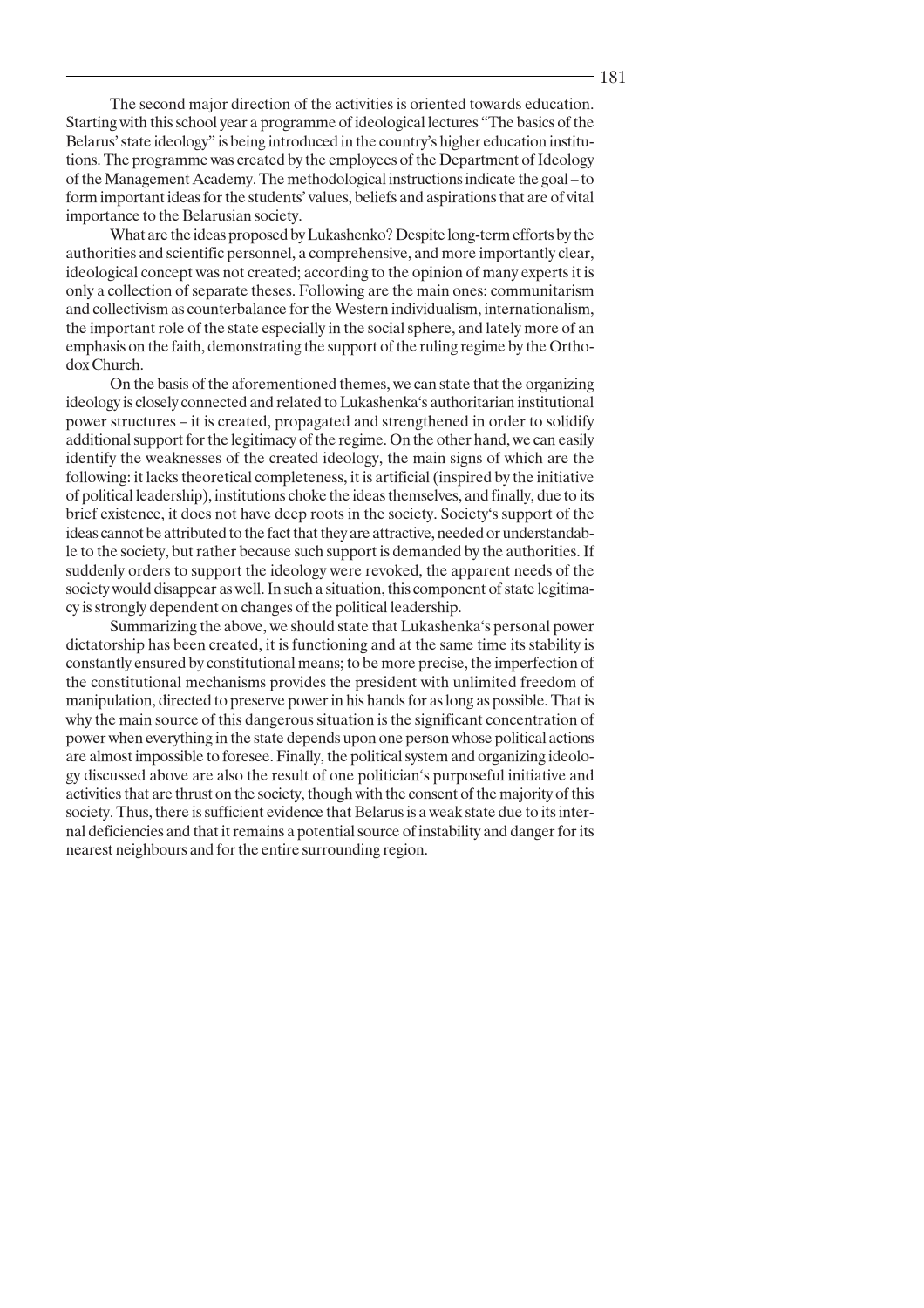## 2. Security Sector

Like many other post-communist countries in transition, Belarus had to reduce and restructure its military and security establishments, which were inherited from the Soviet Union. It also had to deal with the Communist strategic culture. The difference, however, is that the legacy of the old mentality and attitudes in this country have been particularly firmly embedded. There are also signs of their revival. Although it would be an overstatement to say that the situation has come full circle, many aspects of the Soviet past have been restored, although under the guise of a sovereign state. Belarusian defense and security structures are comprised of the top political leadership, the so-called "force bloc" - Defense Ministry, Interior Ministry, State Security Committee (KGB), Ministry for Emergency Situations, Border Troops Committee, State Customs Committee, Procurator's Office, as well as a number of interdepartmental agencies, such as the Commission on Export Controls and the Commission on Economic Security. The central role among them, de jure and de facto, belongs to the President and some groups directly subordinated to him, especially the National Center for Draft Law-Making. The latter's activities are not envisaged by the Constitution. The Presidential Administration (President's Office) is also taking an active part in the shaping of state security policies by preparing decisions concerning cadre appointments, implementing interdepartmental coordination and supervising governmental policies on major domestic and foreign issues.

The normative basis for SSR in Belarus is the new National Security Concept (NSC), adopted in July of 2001 to replace the previous one that had been in force since 1995. The new NSC lists one of the main national security functions as "control" over the activities of state organs, organizations, including public associations, as well as citizens, involved in the sphere of national security, and informing citizens on issues of ensuring national security." According to the document, the system of ensuring national security is a "complex of bodies ensuring national security, which are united by the objectives and tasks of protecting the vital interests of individuals, society and the state and which are performing coordinated activities within the framework of law." This system includes state organs, organizations, public associations and citizens. It is directed by the President through the Security Council and the Council of Ministers.

The package of military laws adopted in 2000-2003 radically consolidates the controlling functions with the President. For example, according to the Law on the Armed Forces adopted in July of 2002, control over the armed forces is executed by the President, the Council of Ministers, as well as other state organs within the limits of their competence. This new version of the law does not mention the parliament, which was included in the draft text.

The "gravity center" in the Belarusian law- and decision-making mechanism is the National Center for Draft Law-Making under the President, and the Council of Ministers, along with the subordinate ministries. However, the role of the parliament is secondary. The latter lacks sufficient financing, staff and expertise to perform fullfledged law-making functions concerning national security.

The process of creating a comprehensive system of ensuring internal and ex-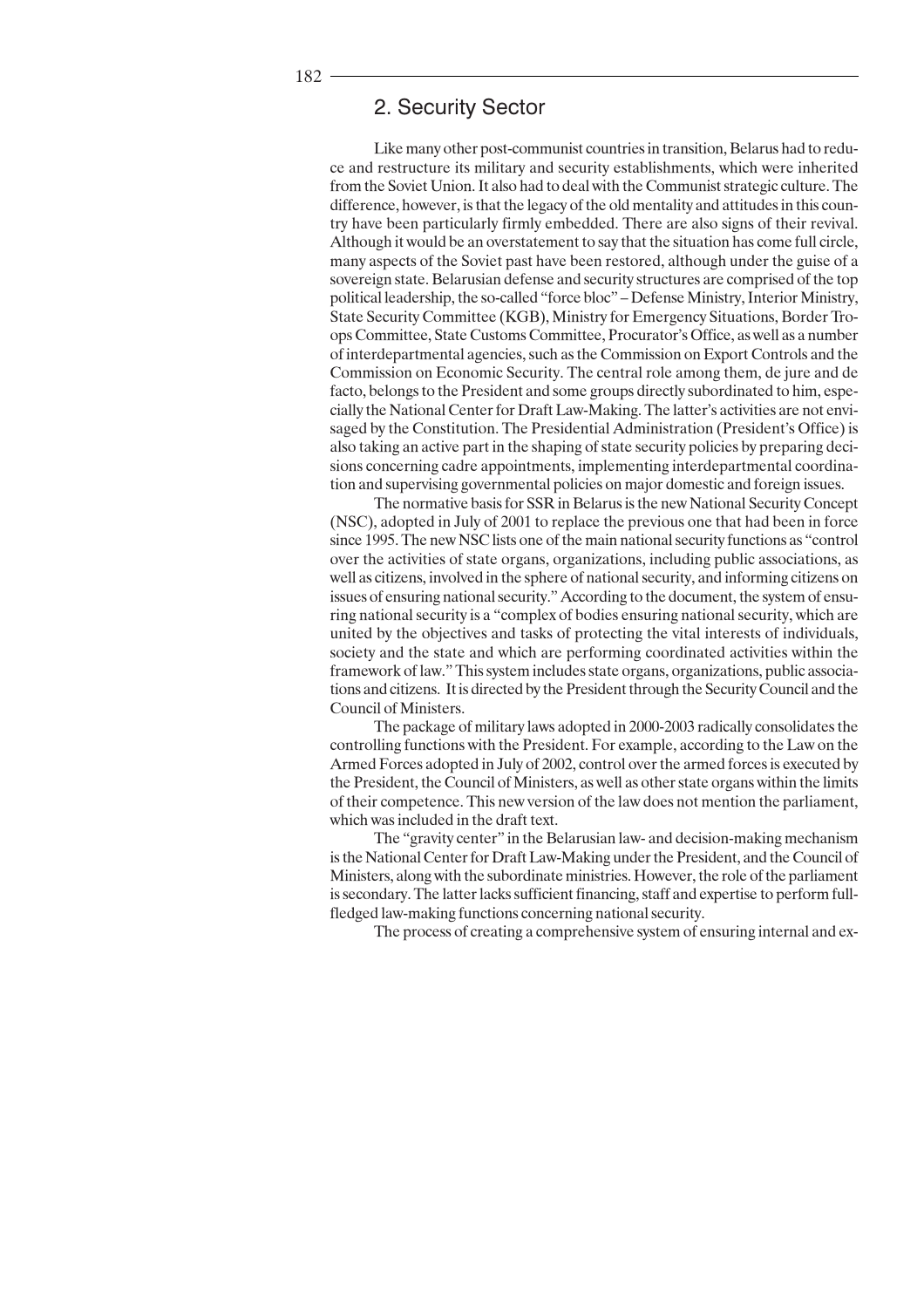ternal security, which aims to consolidate the existing political regime in Belarus, is paralleled with an unprecedented state-centric securitization across the security sectors – military, political, economic, and societal. The activities of the opposition political parties, civil society actors, NGO's, human rights groups, independent trade unions, as well as foreign foundations and even education projects are seen by the propaganda apparatus as a real threat to the stability of the Lukashenka regime. The same applies to the external milieu. But the logical result of it, however paradoxical it may seem, is that the domestic support to the regime is dramatically waning, with the first-ever majority opposing the continuation of Lukashenka's term in office.

The year 2003 has become another important mark in the formulation of the military-political strategy of the Belarusian state. According to the country's political leadership, NATO enlargement to the East and the possibility of using military force without a UN mandate have seriously complicated the military-political positions of Belarus. Minsk regards the possibility of the deployment of US military bases in Poland and other Central European countries as a threat to its national security. In December 2003 the Security Council of Belarus adopted a package of coordinated plans for preparing the state's government, economy, finance, territory and the population for the contingency of a military threat. President Lukashenka signed a special Plan of the Country's Defense during Emergency Periods, which is premised upon a conclusion that the world has come back to the condition when "war and power pressure are real foreign policy instruments," some states are seeking hegemony and a "monopoly on domination," and international law "cannot fully guarantee the protection of state sovereignty and territorial integrity."

Concentration of the country's efforts towards creating an autonomous system of national defense - as if informed by a realist "self-help" principle - may imply a "mission impossible." The security autarchy of Belarus in Europe today seems totally nonsensical for many reasons. First, the country has no resources or any other means required to "go it alone." Second, it is based on the miscalculation, in fact an overstatement, of the military factor and an underestimation, if not a complete disregard, of cooperative security arrangements. Last but not least, there is a misperception of security risks and challenges to Belarus.

Belarus' leadership claims that the country is confronting the "cultural and" ideological aggression of the Western world," and "the time, the destiny and the situation have nominated Belarus for a great role as the spiritual leader of the Eastern-Slavic civilization." Fully in line with this view, Belarusian specialists in national security have inferred that "prevention and neutralization of threats to national security in the humanitarian sphere require, first of all, an open declaration of an official state ideology, acceptable for the majority of the population and taking into account cultural and historical traditions of the Belarusian people. Only based on such an ideology is it possible to work out clear criteria for identifying threats to national security, as well as the main priorities and state policy in this sphere."

Belarusian authorities are expanding the veil of secrecy and control over information, which is motivated by political and ideological calculations reminiscent of the Soviet times. As a result, there is a confluence of several tendencies: centralization of the management in the information sphere and its infusion with state ideology; tightening of administrative control over the mass media; and control of the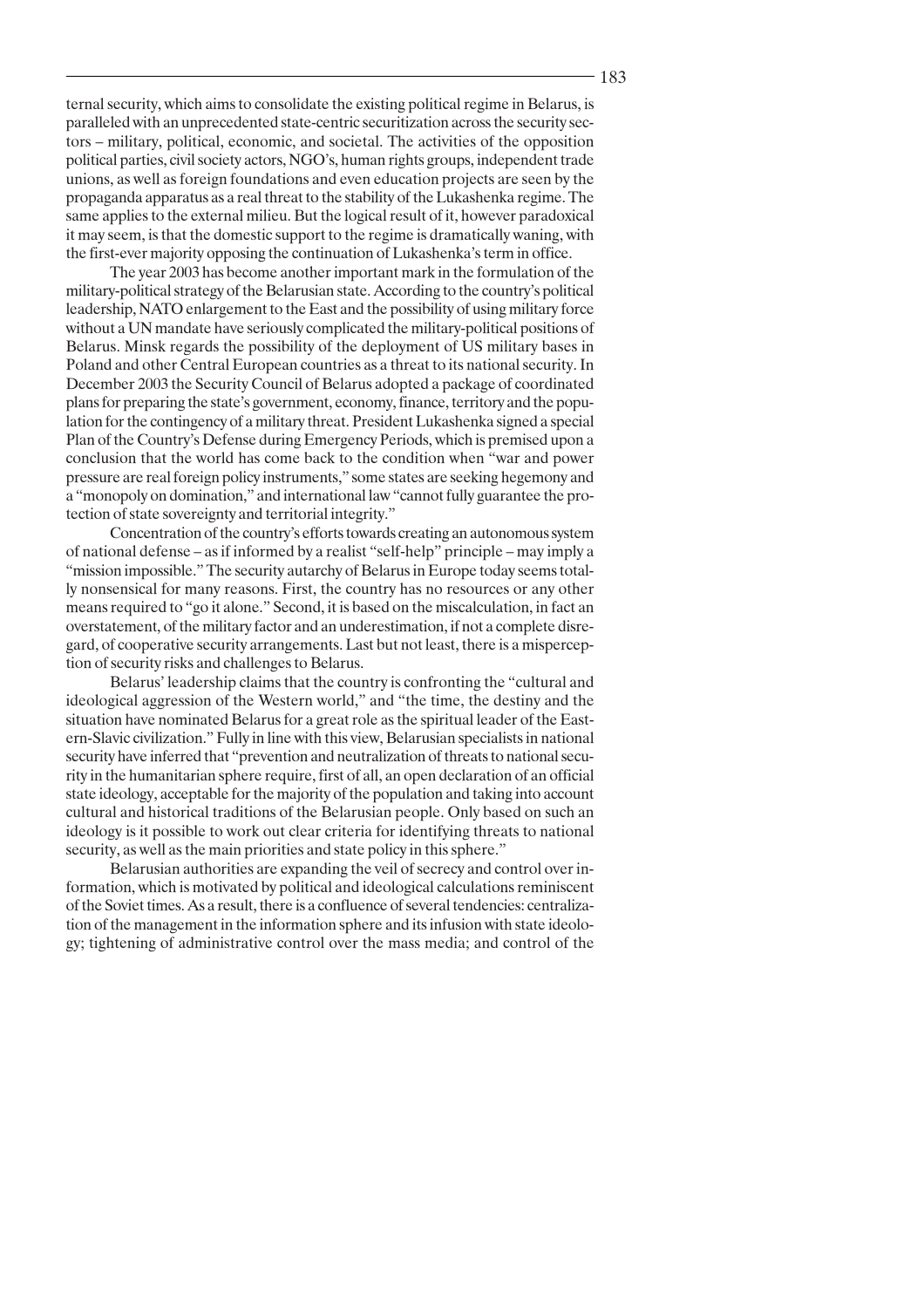production, distribution and consumption of information. This is being done against the backdrop of continued state dominance in political, economic and property relations.

The security sector in Belarus, according to its planners, is nearing completion with the installation of a comprehensive system of control, crowned by the socalled "state ideology." This last element, however, is likely to overload and topple the whole construction. As history shows, an "ideological completeness" of a closed society ends up in the degradation and collapse of the whole system. With today's globalization processes, such a system will stand even fewer chances to sustain itself.

A "single-vector" orientation of Belarus foreign and security policy toward Russia and its drive to integrate have turned it into a Russian military outpost and a geopolitical simulacrum of a "union state." Belarus has also defended the Collective Security Treaty (CST) from the Western direction. As a result, these geopolitical roles have separated and distanced Belarus from the processes of shaping cooperative security systems in the region as well as in wider Europe.

Belarusian authorities have been enthusiastic about transforming the CST into the Collective Security Treaty Organization (CSTO) and took a very active role in it. President Lukashenka went so far as to declare that he considers the use of national armed forces legitimate in case of aggression not only against Belarus, but also against its allies. Nevertheless, after Russia's rapprochement with the West, Belarus finds itself in a puzzling position. The CSTO has started implementing a plan of cooperation with NATO. So, as a member of the CSTO, Belarus is bound to cooperate with an alliance it has perceived as a military threat. Besides, the main CSTO grouping will be located in Central Asia, which is an indication of the lesser importance of the European theatre for Russia and other CSTO member-states.

The new Russian strategic thinking demonstrates other asymmetries with the Belarusian orthodox approaches. With many reservations, Moscow names NATO and the U.S. as its strategic partners, while Minsk is far away from a similar level of relations.

At the moment, the prospects for Belarus' incorporation in the Russian Federation are very unlikely. At the same time, what used to be called "Russian-Belarusian integration" has gone quite far, especially in the military-strategic area. Although the present stage of integration (political, military, economic, financial, institutional, etc.) has not yet completely deprived Belarus of autonomous decisions and actions, it is already much more constrained than, for example, Ukraine, in making a pro-European strategic choice. This is especially true with regard to European security structures. Also, the decade-long Belarusian integration odyssey has produced in the West a record that will not be easy to change even if a U-turn in relations with the West is attempted in full faith. This untrustworthy image is underpinned by the fact that in the military and security sphere Belarus used to follow the Russian hard line and continues to tread the same path, even after the pilot has changed course.

The true reason behind the unwillingness of the incumbent Belarusian leadership to acknowledge the new security order in Europe and change its policies accordingly may be very simple. It could be not the fear of changes as such, but of losing power as a result of changes. A similar concern may explain Lukashenka's recalcitrance to agree with Russia on further practical steps of "integration."

So, in the case of Belarus there is a combination of domestic and foreign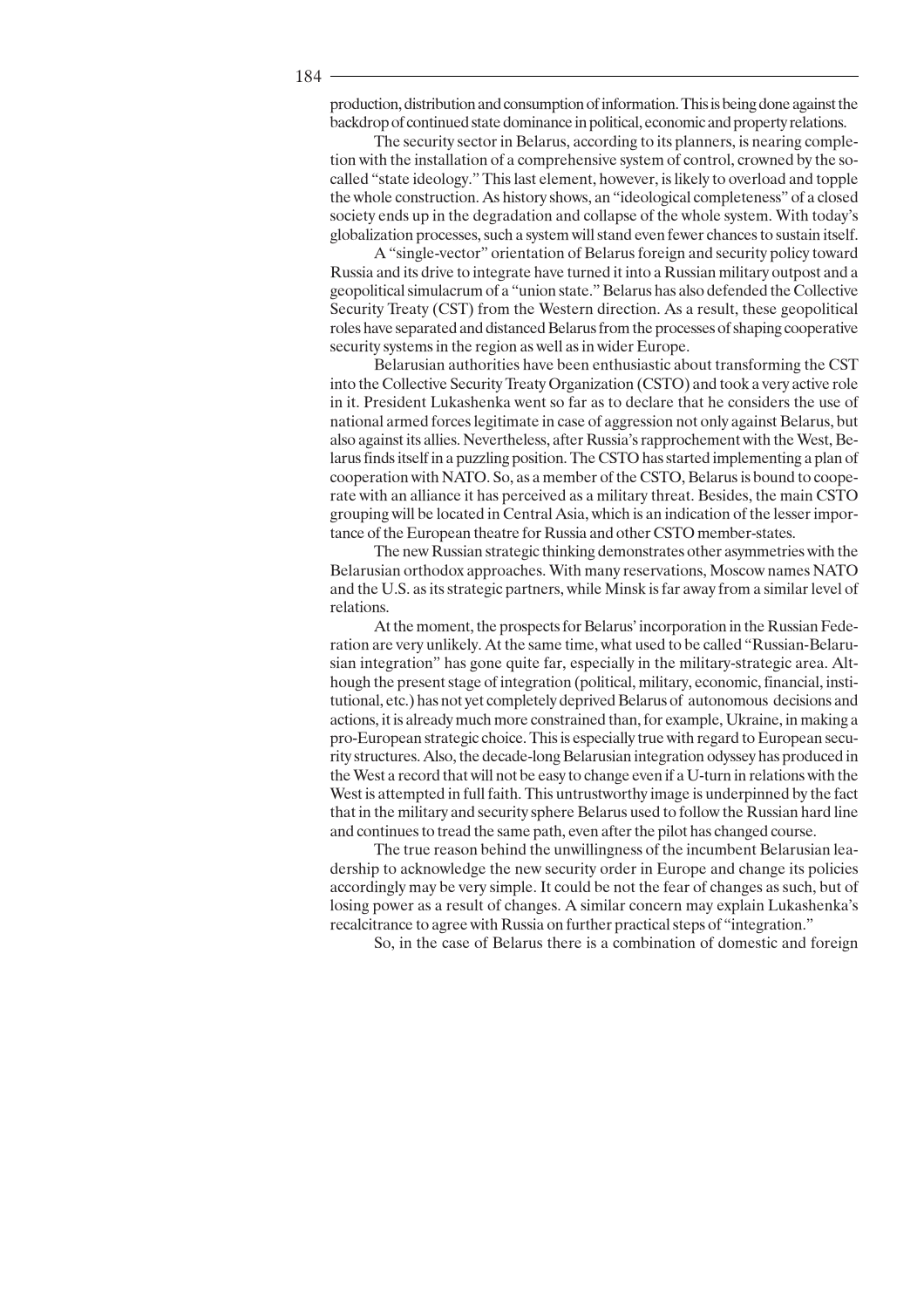"power politics" clearly directed at the continuation of the political regime, which serves as a measure of political efficiency regardless of multiple failures, as judged by either ordinary formal or informal criteria.

## 3. Economy

The Republic of Belarus is the only former socialist country that hasn't accomplished the task of economic liberalization after 11 years of sovereignty. As a result, it now has a unique economic system, halfway between a socialist planned economy and a free market economy.

Rejecting the path of fast market reforms and preferring the policy of slow changes under strict state control, Belarus managed to restore its production volume to the level of the 1990's and to avoid deep social stratification of the people. That success allowed the leadership of Belarus to declare the existence of a specific model of transition to a market economy. This statement requires some explanation.

First, the successes of Belarus may be praised only in comparison with some countries of the CIS, where the reforms were accompanied by an open criminalization of the economy and mass export of assets. The successes of Belarus in comparison with the majority of the Central European countries and the Baltic States are very moderate, and the growth indices are much lower than in Poland, Romania, and Slovenia.

Second, none of the European countries had the level of outside preferences that Belarus had. Thus, during the whole transition period it received, and still is receiving, cheap sources of energy from Russia. Belarus accumulated debts owed to Russia from gas and electricity payments. The majority of these payments were carried out in the form of barter accounts guaranteeing its own enterprises the sales of non-liquid products. In the second half of the 90's such barter payments for gas alone amounted to 400-450 billion USD per year.

Third, the government of Belarus avoided a decrease in the production rate during the initial stage of the transaction period by crediting its large state enterprises while the neighbouring countries were faced with a serious slump in production. This helped the Belarusian enterprises to capture a partial hold over the sales markets of their main competitors' products.

Fourth, by refusing to privatise large enterprises, the government managed to preserve its control over them and thus avoided the extraordinary development of freeing those assets and their exports through the mechanism of a price scissors.

Fifth, the strict state control over the economy helped the Belarusian government to avoid a marked decrease in tax revenues by being able to maintain a high collection rate. This guaranteed financing of the main budget expenses, including education, health care, and social care, thus gaining electoral support in opposing the demands of market reforms.

But at the beginning of this decade it became quite obvious that such economic policy had exhausted itself and the rates of economic development began to slow down.

The most generalised definition of this policy is as a mixture of the primitive natural "keinsianity" in the sphere of the administrative, stimulating the overall internal demand with some elements of the free market in foreign trade.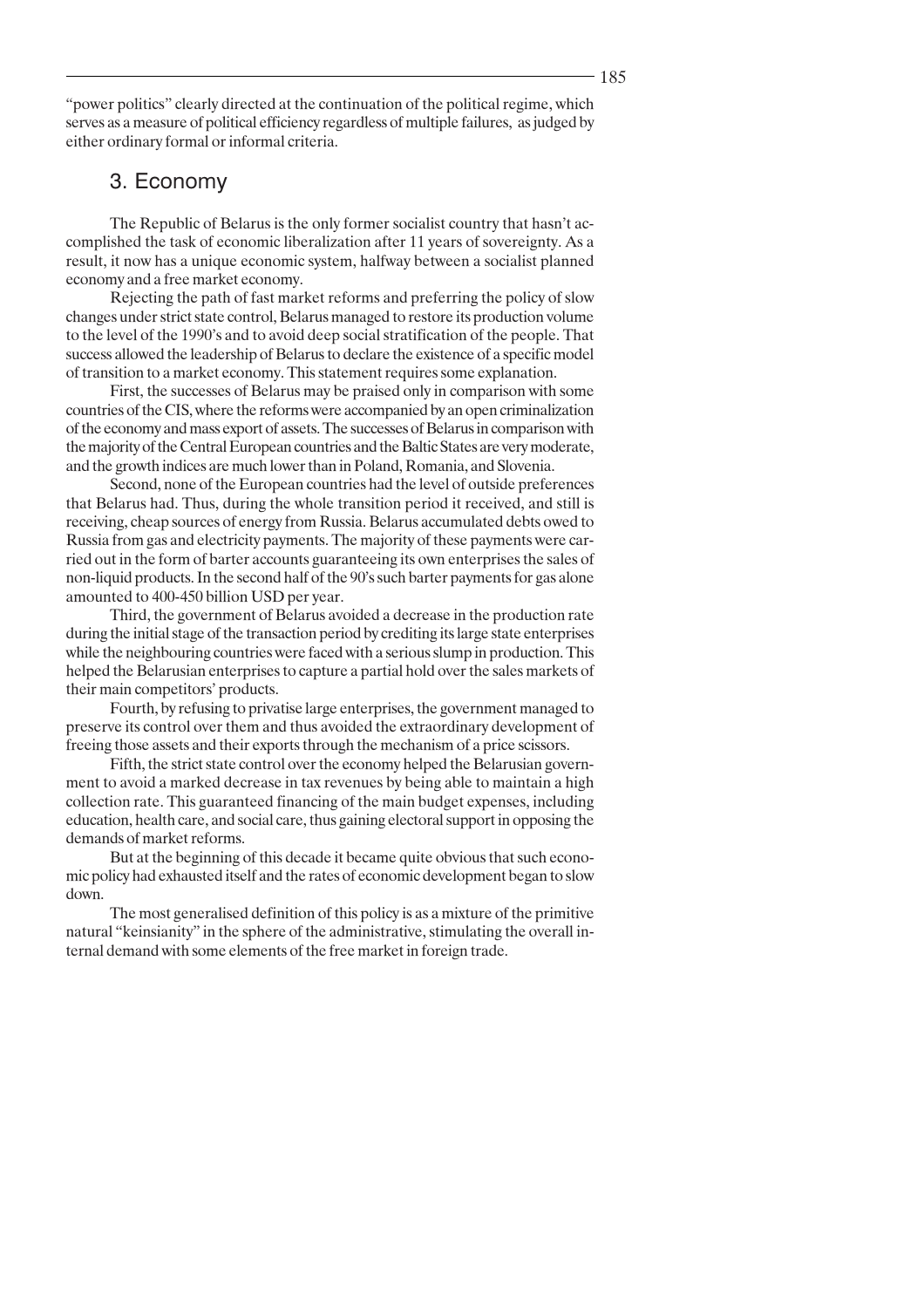To realise this course, the Belarusian government widely used the methods of state regulation of prices and incomes, pursuing the tactics of "the soft budget limitations". It stimulated the economy through Central Bank outlays and budget subsidies; it practiced taxation privileges for great machine-building enterprises and the agricultural sector; and it quoted and licensed export-import transactions for more than 1200 various types of business activities.

Strict state regulation of the economy was one of the main principles of the Belarusian economic model, which has nothing in common with large private business. As a result, the privatization of the state sector was ceased in the initial stages. Moreover, at the end of the 90's the government put into operation the rule of the socalled "golden share," which permitted the authorities to interfere with the activities of any joint stock company if the state possessed at least one share.

Still, the analysis of the government's decisions in recent years doesn't lead to the conclusion that the Belarusian practice of state regulation is systematic in character and possesses its own inner logic and predictability. As a rule, all of the government activity is directed towards regulating the economy irrespective of strategic aims. The latter, formulated in the 5-year programs (the first program covers 1996-2001, the second – 2001-2006), are not obligatory. Their adoption was timed to the election campaigns of Alvaksandr Lukashenko and they were nothing but a collection of populist slogans. For instance, the last program puts forth an objective for the necessity of further developing national programs which increase home product exports, food production, and house building.

Annual macroeconomic forecasts approved by the President and having the character of the mandatory socialist plans are more exact. They include tasks on 16 parameters in total: GDP growth, increase in production and agricultural output, investments, the amount of housing put into service, the real median wages and salaries, inflation, national currency exchange rate, energy conservation and material consumption of GDP. The government submits its reports concerning the fulfilment of the plan to the President once per quarter and this is the efficiency criteria of economic control. That's why all the claims of the government about its adherence to the norms of a market economy confound national and foreign businessmen, so they do not risk investing serious funds into the Belarusian economy.

In spite of the growth of quantitative indices in recent years, the Belarusian economy can't afford to improve its qualitative characteristics. Moreover, this quantitative growth was unstable and has a noticeable tendency of decreasing. This is typified by the production of manufacturing products (the index of 10,3 per cent in 1999 dropped to 4,3 per cent in 2002). Agricultural production, which reached record levels in 2000 due to favourable climatic conditions, also demonstrates minimal growth. The GNP growth index has been unable to achieve 5 percent during the last two years. The index concerning investments was marginally improved, but its increase is connected primarily with the increase of housing construction in the country which is financed mainly from the budget. In 2001-2002 the share of nonproductive investments equalled 60-65 per cent of all investments.

It is expensive for Belarusian enterprises to maintain even a moderate tempo of growth due to the expense of using out-of-date equipment. The number of unprofitable enterprises has recently been increasing, and correspondingly, the mean pro-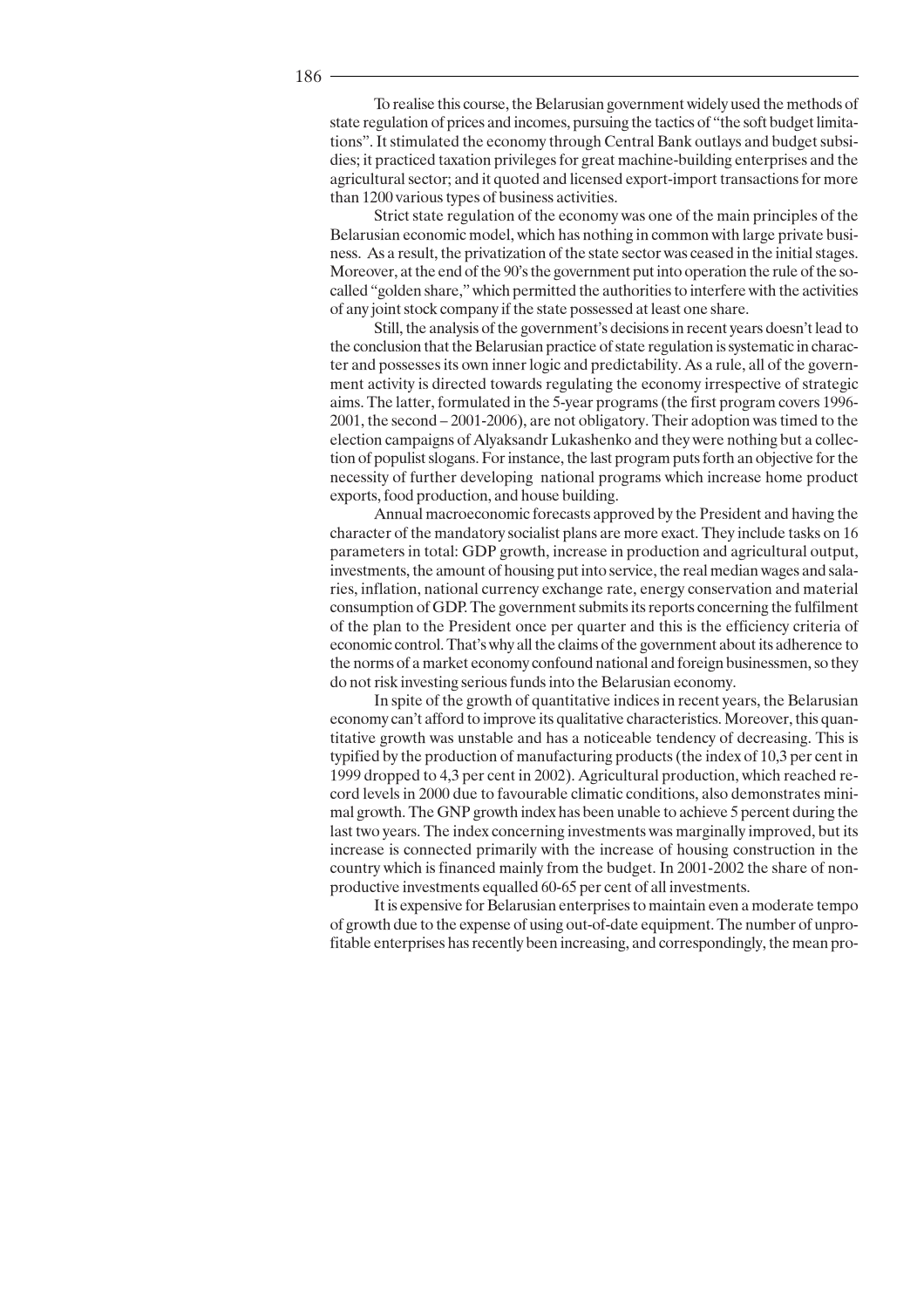fitability of the economy is steadily decreasing. According to the results of 2002, the number of unprofitable enterprises was 34,9 per cent of the total number, and the mean profitability was 8,7 per cent, i.e. the majority of enterprises are unable to invest in their own development.

Worsening of the financial state of Belarusian enterprises led to problems with the formation and fulfilment of the national budget. The share of state budget profits in relation to GNP decreased from 36,5 per cent in 1999 to 33,9 per cent in 2002, and the budget expenses decreased from 39,5 per cent to 34,3 per cent. This is mainly due to the tax privileges granted to many manufacturing and agricultural enterprises because of their low solvency. There is also a continuing tendency of growing debts of tax-payers' payments to the budget. According to various estimations, at the beginning of 2003 the total sum of tax privileges and overdue payments was equal to 500-600 million dollars, i.e. about 10-12 per cent of the budget profits or 2,5-3 per cent of GNP.

Inadequate financing of the Belarusian enterprises and the inherent difficulties with the budget revenue will threaten the further increase of real incomes for the people, which is the main argument of the present government in favour of its economic policy. This is due to the fact that up to 70 per cent of the incomes of the citizens are formed from the funds of labour payments (51,8 per cent of all incomes) and social transfers (18,2 per cent).

One should also keep in mind that the official statistics give only approximate data concerning the real incomes of the citizens. It estimates the incomes from entrepreneurial activities as 28 per cent of total earned income. The methods of calculating this index are far from perfect, and the index itself is used to equalize the proportion of the volume of retail sales turnover and the volume of paid off salaries and pensions. In fact, the recognition of incomes from the shadow economy equals 40-50 per cent of GNP according to independent experts' estimates.

Such an active shadow economy is predetermined by a number of specific features of the Belarusian economy. First of all, it is due to the general rejection of private business in the country as official economic policy. It takes a lot of time and money to establish one's own business, to get registered, licensed and so on, and nobody can guarantee its further existence. For example, in the second half of the 90's there were two campaigns in the country to reregister all enterprises and reproduce all documents. The second reason is the high level of taxation, equating to 45-50 per cent of added value. This is the result of Belarus' dependence on foreign markets. About 2/3 of its GNP is aimed for export, and this simplifies the possibility of creating dealer links, including shadow dealers controlling export/import transactions.

In general, the state of Belarusian foreign trade greatly influences the economy. Having no natural resources of its own and being overloaded by great industrial enterprises, whose products can't be consumed by the home market, the Republic of Belarus is wholly dependent on the health of foreign markets, primarily, the Russian market.

In recent years, the market situation was more or less favourable for Belarus. Excluding the fall of the foreign trade turnover in 1999 due to the consequences of the financial crisis in Russia, Belarusian exports during the last five years were stable at the level of 7-7,5 billion USD. In 2002, it exceeded the level of 8 billion, totalling 8,1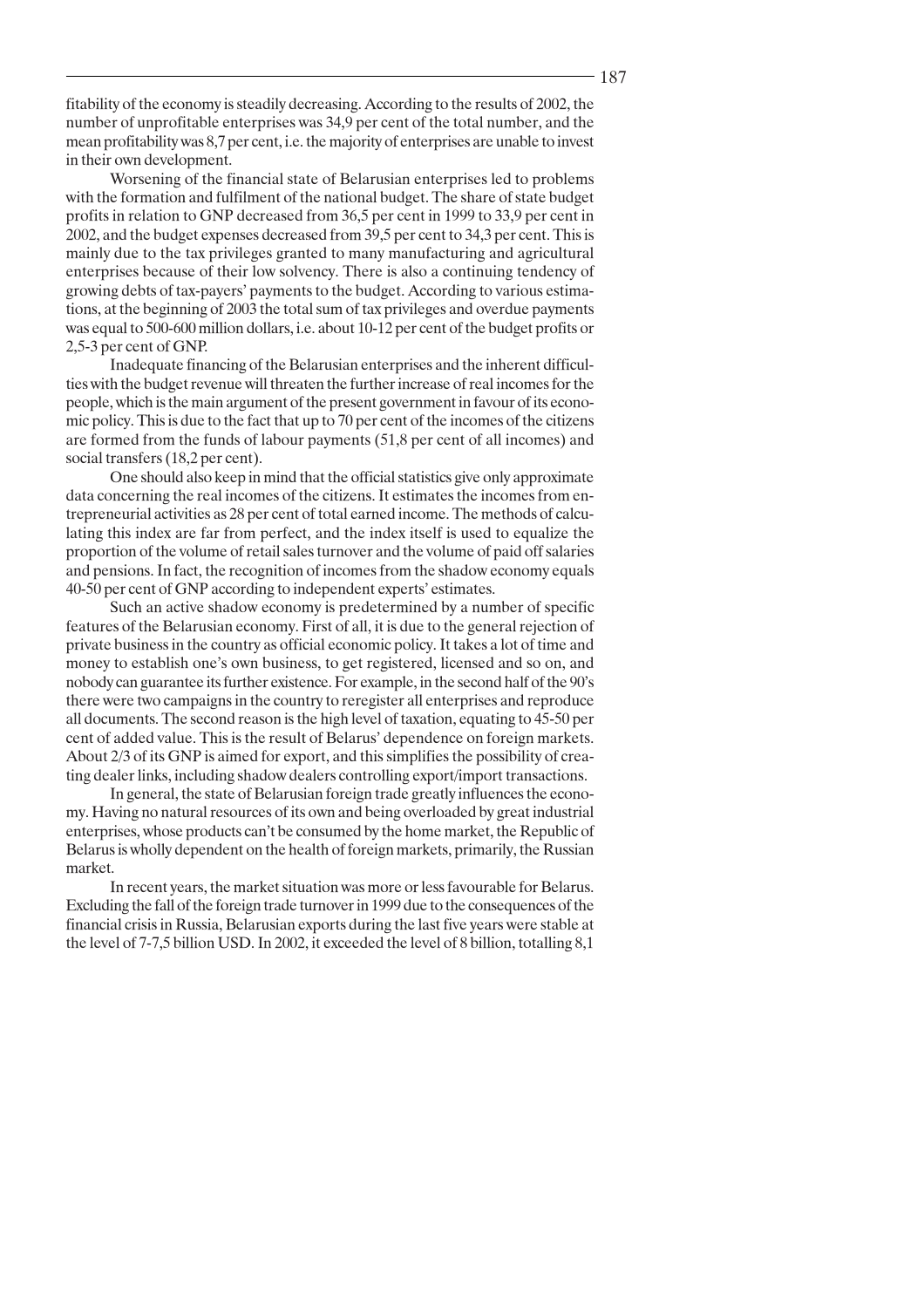billion USD. The negative characteristics of Belarusian foreign trade turnover are as follows: imports constantly exceed exports, and as a result Belarus has an annual negative trade balance totalling 1,3 billion dollars, thus creating problems for the cash sector of the economy.

During the period of its national and political sovereignty, the Republic of Belarus failed to solve the problem of maintaining a stable national currency – the Belarusian rouble.

The reasons are as follows: the authorities do not understand completely the nature and the role of the modern monetary system in the economic life of the state because they lack economic literacy. The leadership of Belarus mainly consists of representatives with agricultural and polytechnic education. Secondly, the sluggishness in conducting currency reforms which is connected with the failure to understand the collapse of the former USSR and with the hopes for Russia, viewed as the inheritor of the united currency space as well. The final reason is the sluggishness of the general economic reforms, for which the republic's leadership had to use cash to solve social problems, including outlays for financing the budget deficit and supporting the internal manufacturers.

The impudent behaviour in managing the money circulation in the country led to record increases in prices and the decrease of the national currency exchange rate relative to all other post-socialist countries. During 1992-2002 the overall growth of consumer prices increased 2,7 million times, and the exchange rate of the rouble (including the soviet rouble) decreased by 9,5 million times.

But the main peculiarity in conducting the credit and monetary policy of the transient period was the fact that the high level of inflation and devaluation of the Belarusian rouble continued in the second half of the 90's when all the other countries of the former USSR, the central and south-eastern European countries, had already overcome the consequences of the socialist economic system collapse and managed to stabilise their own financial systems. The Belarusian leadership, in spite of the experiences of other countries and the recommendations of the world finance organisations (World Bank and International Monetary Fund, of which Belarus became a member in 1992), went on with its "soft" monetary policy. Only at the beginning of the 21<sup>st</sup> century, the authorities undertook some reasonable measures of regulation, including reducing outlays and liquidation of multiple currency rates (official, market, shadow etc.). As a result, the tempo of the price growth decreased.

Now it is quite obvious that the economic policy was failing, causing the rate of economic development to slow down.

Based on available information, we may suppose that the Republic of Belarus, together with the other former republics of the USSR, is trying to catch up to the level of post-industrial development seen in developed countries, but lags behind by 40-50 years. Its main objective as a sovereign state is to reduce this interval by 1,5-2 times during the active life of one generation, that is, every 25 years. In order to solve this task, the rate of its economic development must be twice as high, on average, as in the rest of Europe. For the last 50 years the European economy grew at the average rate of 2 per cent per year. Consequently, in Belarus this index cannot be lower than 4 per cent. It will be very difficult to provide such a tempo for 25 years. Especially if we take into account that nobody currently knows how the world economy will develop in the next 25 years.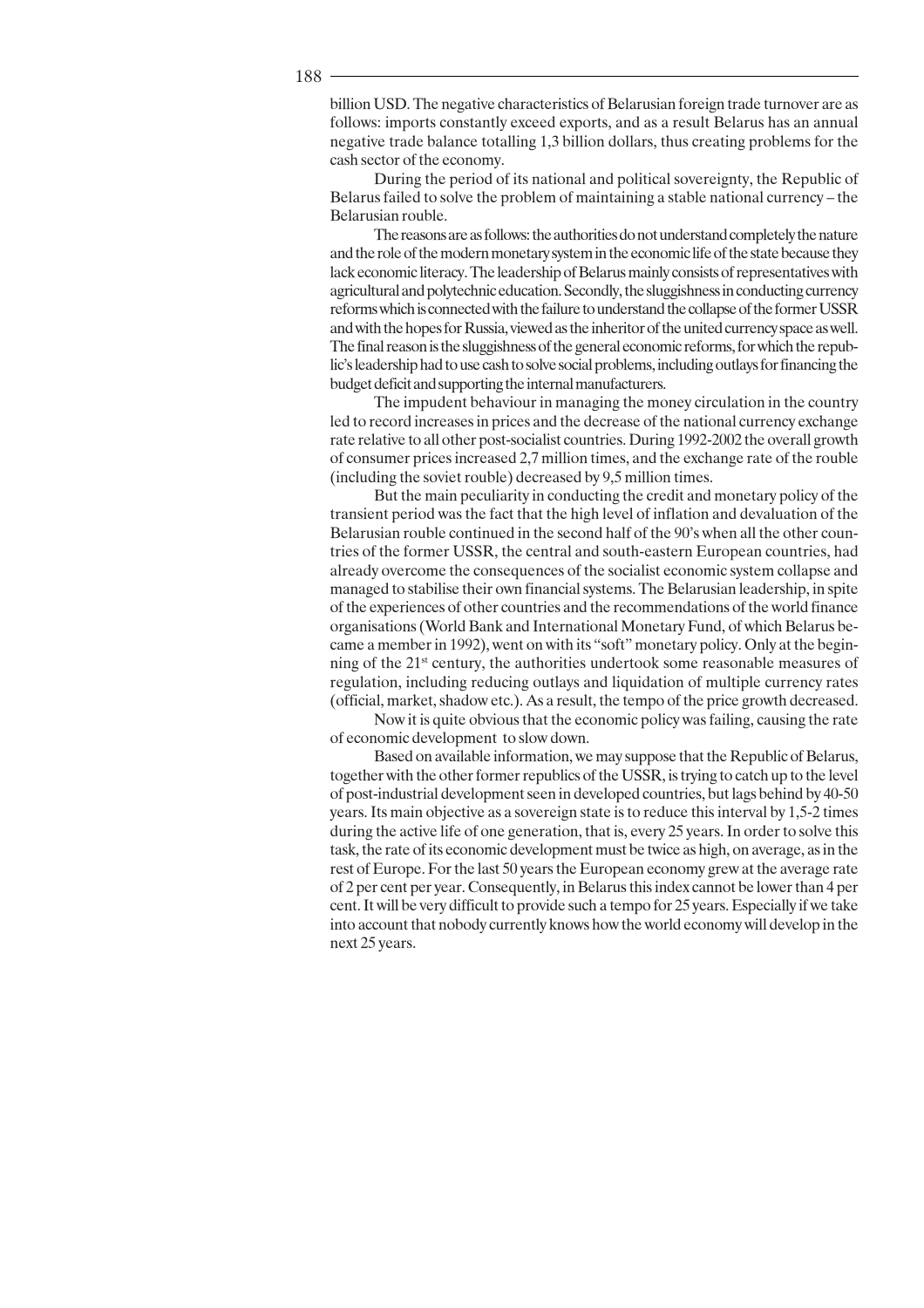In any case, Belarus now needs structural reforms directed to formation of the market economy institutions which will help to realise the economic interests at all levels of society.

Structural reforms should first of all divide the economic and political functions of the state. State regulation shouldn't be identified with state control. The state should leave the real sector of the economy, in other words, all state enterprises should be privatised. This is a necessary precondition for reforms. And it doesn't matter how to privatise, whether to sell enterprises to foreign investors, or to trust them to the present management following a stock purchase.

The second most important problem is the formation of a developed financial market. It is currently in its infancy, and it needs stable currency and the free circulation of capital to function normally. There are also problems with compiling state budgets with a moderate deficit.

The third group of problems concerns the development of a legislative system and an independent judicial system for the activities of all economic subjects.

The Republic of Belarus was the first among post-soviet states to restore the pre-reform level of production output. But if it is late with structural reforms, there will be serious problems with its political and economic sovereignty. The steps taken towards economic integration with Russia have proven the bankruptcy of "the Belarusian model" of market reforms.

#### 4. Environment

After the cold war era, the military threat to peace and national interests were replaced by a range of smaller threats whose effects are serious enough to threaten world stability and peace. Among them, ecological threats - degradation of resources and the environment - are considered to be among the gravest ones. The ecological security in the processes of globalization will be built up with a focus towards the nations' contributions to the degradation of the environment and their roles in protecting the biosphere.

Countries' dependence on ecological processes within their territories has become a burning topic for a European region with new members joining the European Union. The borders of the EU are approaching the states where ecological threats are not always adequately analyzed, detected early or prevented. The significance of many ecological threats on the national security of countries in transition does not correspond to the threat reduction strategies and reactions of these countries. In these countries, degradation of ecosystems has already caused serious losses in the economy and caused people to migrate from ecologically threatened regions.

Challenges to Belarusian ecological security have a potential to become regional ones due to the geographical situation of the country and international value of its natural territories. Regardless of this fact, the weight of national ecological threats in the national security system and their international impact have not been sufficiently analyzed. The main difficulties faced while analyzing ecological threats are due to underdeveloped principles of sustainable resource management and environmental protection. Though some results have been achieved in elaborating the theoretical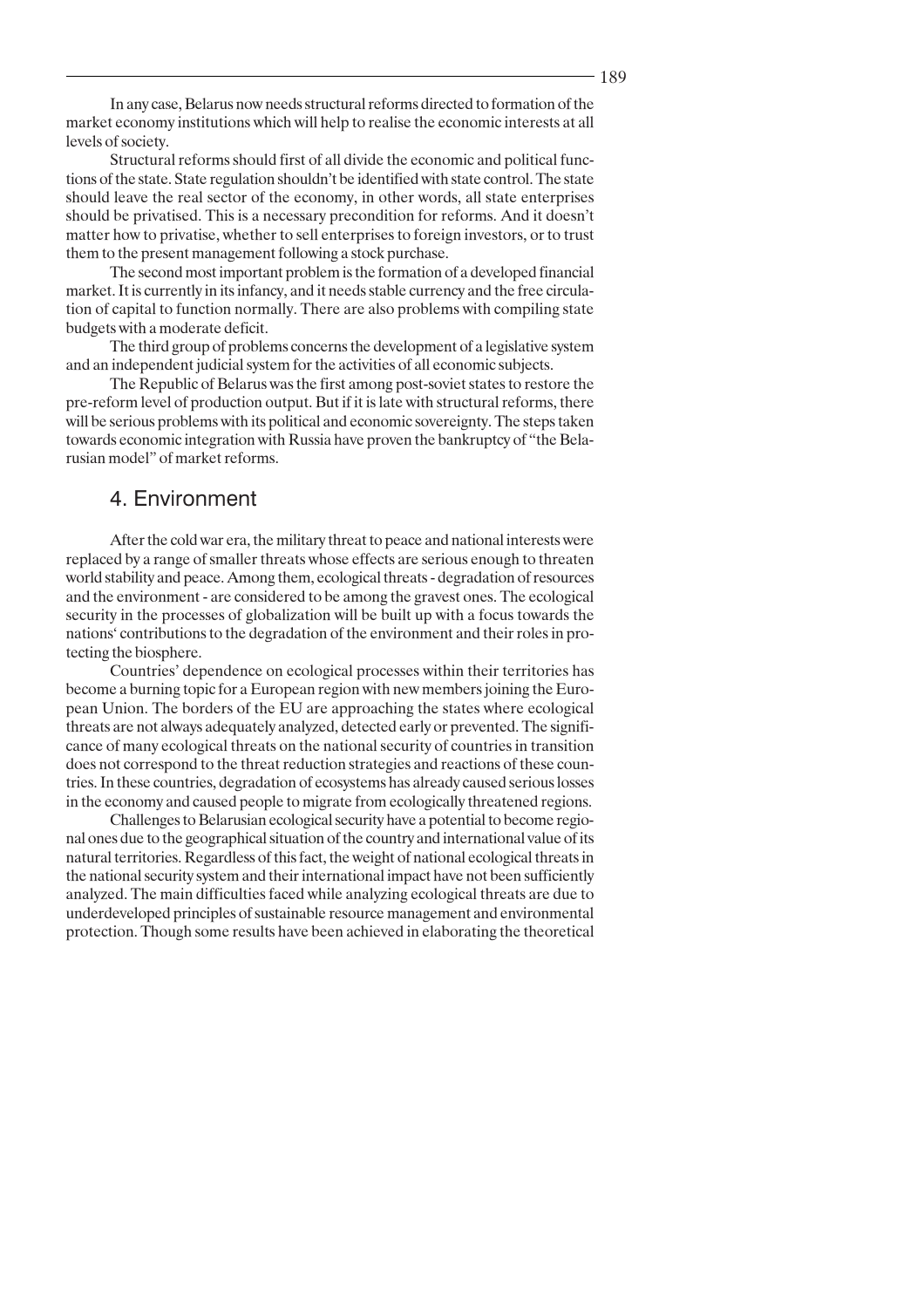principles of environmental management, mechanisms of prevention and reaction to ecological threats remain embryonic.

This chapter is an attempt to describe the existing threats to the environment in the context of European cooperation for common security. The paper is based on statistical data; ministerial reports; research of scientific institutions and independent international agencies; theses of scientific conferences and international projects.

First of all, the general picture of Belarus' place in Europe, its threats in the field of environment and the country's framework of national ecological security are described. Belarus preserves 65% of its natural ecosystems, thereby absorbing greenhouse gases, and thus being an oxygen donor for the whole of Europe. All the big rivers of Belarus are trans-boundary and its territory is subjected to transboundary air pollution from other European countries. The main reasons for environmental degradation and ecological threats are rooted in the dominance of economic values of development, old and inadequate industrial and pollution prevention technologies, and absence of ecological values of development. As a result, the growth of economic losses due to air and water pollution has a tendency to grow faster than GDP. Due to the fall in production levels in Belarus, the environment has experienced substantial positive changes, but these improvements have gone unnoticed and will likely disappear in the future.

In Belarusian legislation, the definition of ecological threat is not given due to the lack of assessment methodologies for a spectrum of risks, from ecological threats to the complex system of "nature-society-economy". The Concept of National Security defines "threat to the environment" indirectly through "threat to national security" and "life-important interests in the field of environment." Thus, threat to national ecological security can be described as actions, phenomena or processes (or their combination) keeping a person, society or the state from the realization of their lifeimportant interests in the field of the environment.

Aggravation of destructive processes in the environment of industrial regions, worsening of the quality of the environment, degradation of renewable resources and the risk of techno-catastrophes happening as a result of badly financed declarative ecological programs, may push the Belarusian environment to the threshold of irreversible changes and make further protection activities senseless.

Further in this chapter, the threats to the environment in Belarus emerging from various anthropogenic influences are analyzed. Internal ecological threats are mainly diffuse (water, soil contamination, losses of biodiversity and wetlands) and do not have an acute immediate character, but prevent the country from realizing lifeimportant interests in other spheres of their national security concept. Specific ecological threats to national security emerge from the consequences of the Chernobyl catastrophe.

Soils are the basic component of the biosphere. Soil damage automatically ruins related ecosystems. Losses of soil in the process of erosion, desertification or chemical pollution bring countries to economical defaults, social conflicts and population migrations. The loss of soil fertility due to the above mentioned factors is the main threat to ecological and economic security. The "hot spots" of soil erosion in Belarus are located in Polesie, where soil erosion in some regions reaches 60-70%.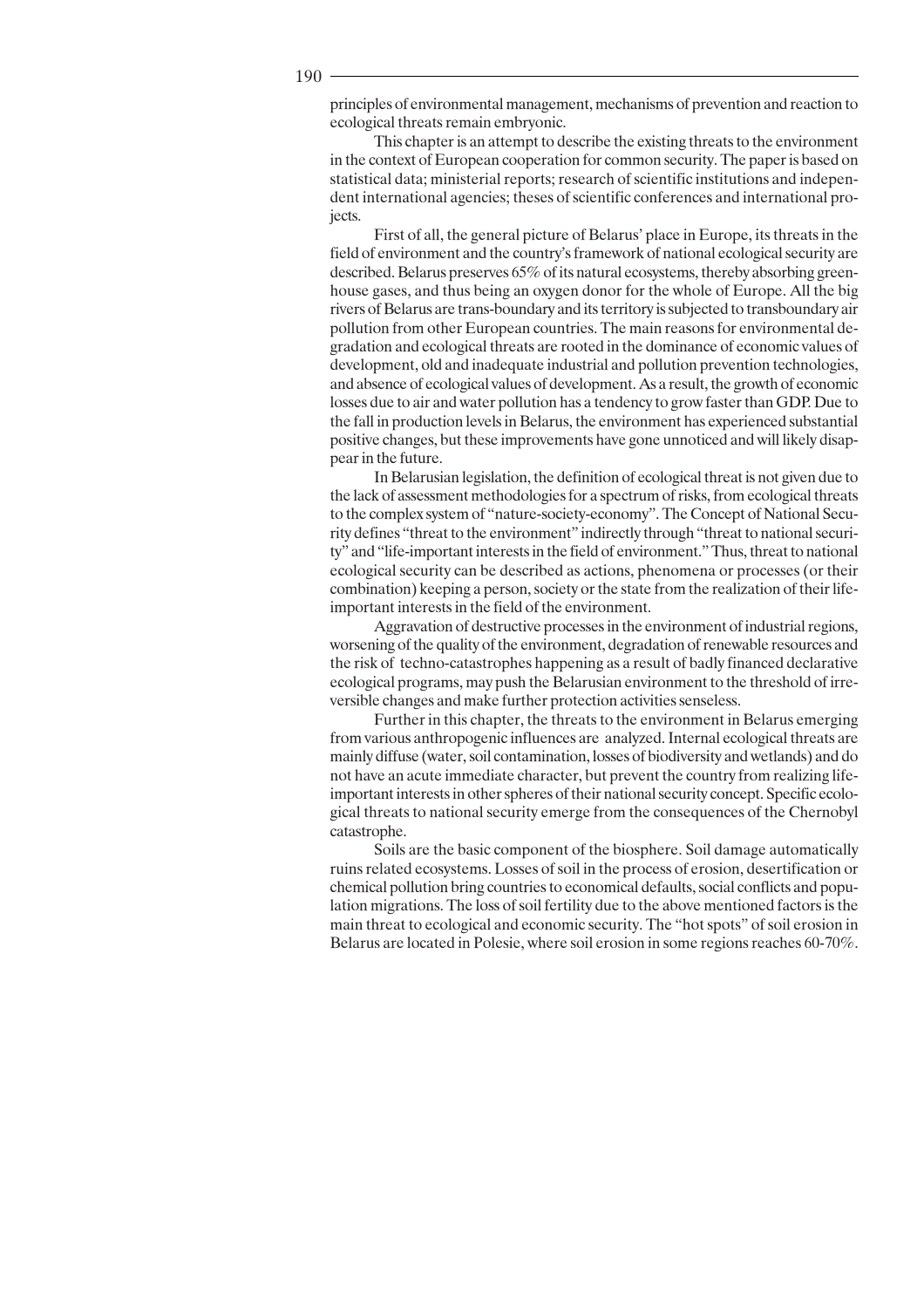Chemical pollution of soil took place in the previous years due to excessive and ungrounded use of pesticides. As a result, 150 000 ha of soils are hyper limed, 260 000 ha contain Cu (mobile), and 179 000 ha - Zn. The level of soil contamination by heavy metals is above norms in all sample cities. Landscape transformation is another complex ecological threat appearing as a consequence of mineral resource excavation. The landscape transformation of the Sologirsk industrial region as a result of potassium extraction, resulted in the deformation of deep level rocks, higher seismic activity, salination and chlorination of soils and underground waters (5000 ha of agricultural land is occupied by potassium extraction side-products). The ecological threat is spread over an area of 120-130 km<sup>2</sup>.

Biodiversity plays a crucial role in realizing life-important national interests. Losses of biodiversity cause dysfunctional ecosystems and may lead to ecological catastrophes, changes in climate and landscape transformations. Losses of biodiversity in Belarus are connected mainly with the loss of habitats due to economic activities. For example, the loss of Polesie wetlands has caused a 90% extinction of Antrīnašhalus šaludicola. In 2001, the Red Book of Belarus comprised 1580 habitats of 77 species of fauna and 777 habitats of 99 species of flora. The protected territories occupy 7,6% of Belarus. Compared with 1990, the territory of protected lands increased by 32% while the financial allocations in the Republican budget for their maintenance decreased by 38%. The present concept of biodiversity conservation in Belarus is based on the methodology of the 80's. The forests of Belarus occupy 36,3% of the territory and play an important role in gas and ground water regulation. Though the forest territories in Belarus have grown, the quality of forests is worsening. Defoliation is twice as severe as that of European forests and the percentage of withered trees has increased by 1.6 times since 2000. Anthropogenic influence in the form of melioration, chemical pollution through the air and bad management, create a threat to the oldest and most unique European forest, Belovezhskaja puscha.

Wetlands are the key type of ecosystems on our planet; they regulate water and nutrient cycles and absorb greenhouse gases. Losses of wetlands cause climate changes and the degradation of soil, leading to the loss of biodiversity and ecological catastrophes. Polesie wetlands occupy 32% of Belarus territory and are inhabited by 29% of the population. It is a highly developed economic region, using soil extensively in agriculture and industry. Additionally, Polesie wetlands play a crucial role in the stabilization of natural processes in Europe and thus should be preserved in their original form. The most valuable of Polesie's 35 landscape types are bogs (14,2% of the territory), because they absorb 7-15 times more carbon than forests and because Polesie is the habitat for the maximum per cent of populations of some species. The wetlands before melioration (1950) occupied 2 939 000 ha. Now almost 80% of these lands are meliorated to various extents (almost 2 mln. ha). History has never known another example of such a large scale melioration. Moreover, the melioration was not scientifically grounded and did not take into account any ecological estimates of consequences. It was carried out in violation of the projected construction of artificial water reservoirs for the intake of water from meliorated territories. Melioration of the wetlands caused irreversible changes in ecosystems and hydrological regimes, changed landscapes and caused hyper mineralization of soils, making them infertile and vulnerable to chemical migration into the ground water. About 290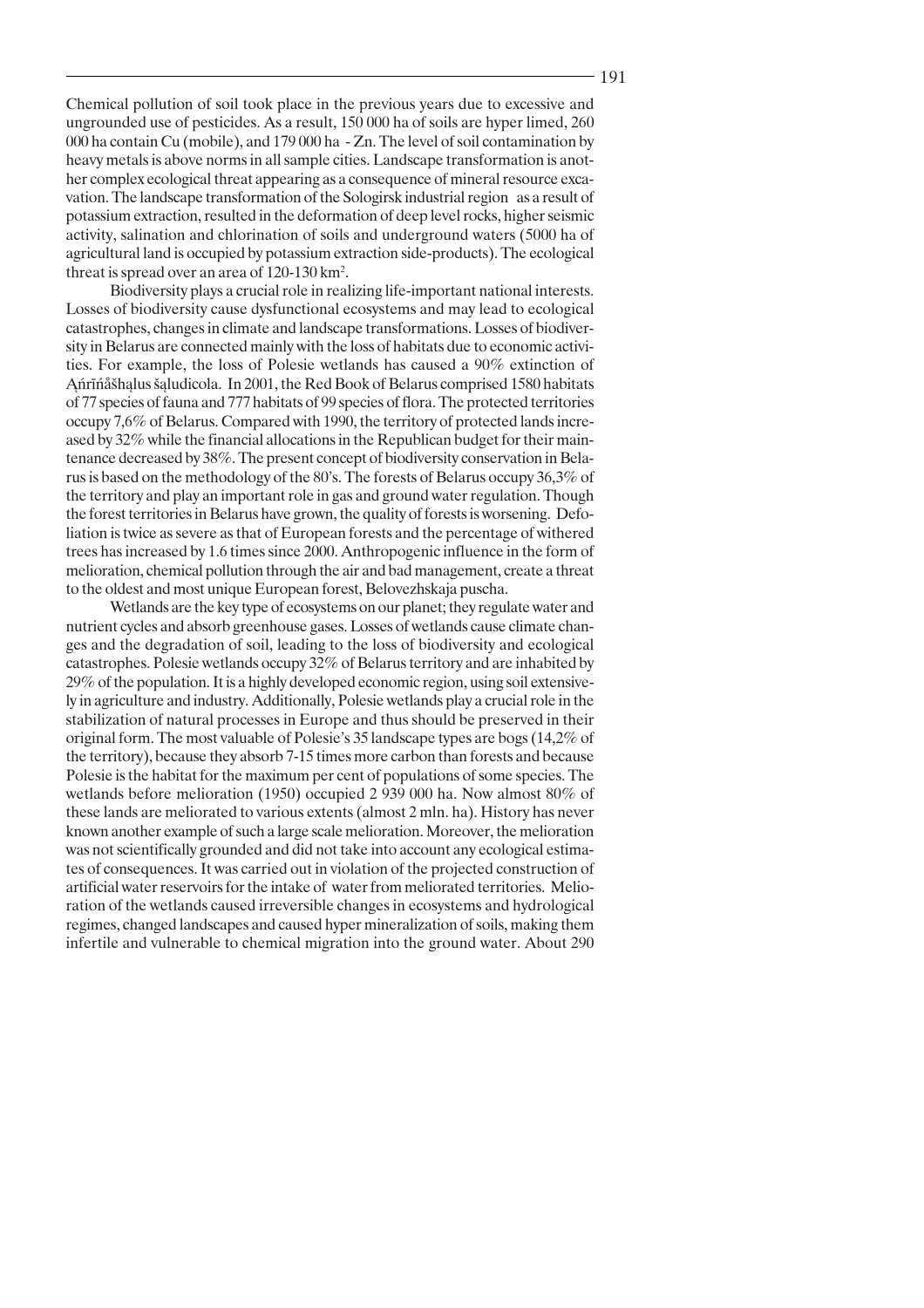thousand ha of bogs are classified as degraded. Many of their ecological functions have already ceased. The total negative influence of meliorated wetlands is felt over 3 mln. ha.

Pollution of water resources may constitute a threat to genetic and reproductive health, economic prosperity and social stability. Keeping water quality at a safe level is a nation's duty towards the next generations while the decrease of its quality may cause regional and global conflicts. Belarus is a water-rich country. Its water potential is 57.9 km<sup>3</sup>/year of surface water and 15.9 km<sup>3</sup>/year of ground water, that is enough for meeting present and future water needs. Water consumption per head remains very high  $-240-370$  litres daily (in Europe  $-120-150$  litres daily).

The quality of ground water is the main concern because 95% of the drinking quality water is extracted from ground sources. Ground water in Belarus is characterised by a high level of Ferro and Manganese and low content of Fluoride. Extensive use of agricultural chemicals has made the level of chlorides 4-6 times above the permitted maximum concentration, sulphates – 2-4 times above norms, nitrates – 6-10 times above norms. The situation is much worse in the territories under the influence of stock-breeding farms. Water extraction points do not meet sanitary requirements. Presently 52 of them significantly influence the water regimes of 48 rivers. 56% of the plants do not meet the sanitary requirements. In some cities 30%-70% of water samples do not meet the sanitary requirements. Meanwhile, the share of samples with unacceptable epidemiological characteristics is 19%. The threat to drinking water quality is created by the low quality of worn-out water supply systems in the cities which are under threat of collapse. In rural areas, with a population of 2.8 mln. taking water from wells, the situation is even worse; about 30% of samples do not meet the microbiological parameters for drinking water and about 50% - sanitary parameters.

Annually about 25 mln. m<sup>3</sup> of inadequately cleaned water is discharged into rivers. The capacity of water treatment plants is bigger than the volume of incoming sludge, but many of them take polluted waters with concentrations of pollutants higher than the permitted level. In many cities, water treatment plants are overloaded and technically inefficient. The main polluters are industrial enterprises and the cities' communal water treatment plants. There is an increasing trend in the amount of water discharged by polluters. For example, since 2000, 50% of enterprises have increased their discharges, 40% have kept the same level and only 2 enterprises have decreased their water discharge. 40% of surface water pollution is accounted for by air pollution. As a result of the worsened self-cleaning capacity of rivers, reduction in water discharges does not result in an improvement of surface water quality. In 1999, only 10% of Belarusian rivers were classified as relatively clean, 80% as acceptably polluted and 10% as polluted.

Accidents at enterprises may cause heavy transboundary pollution and interfere with the security issues of other countries and the common security of entire planetary regions. That is why the responsibility of countries for state-of-the-art environmental performance of their industries is a common security concern. Diffused threats to the environment from emissions and discharges of industrial enterprises seem less acute given the general downfall of Belarusian industry. However, 539 chemical and 400 explosive enterprises carry a threat to the life of ecosystems and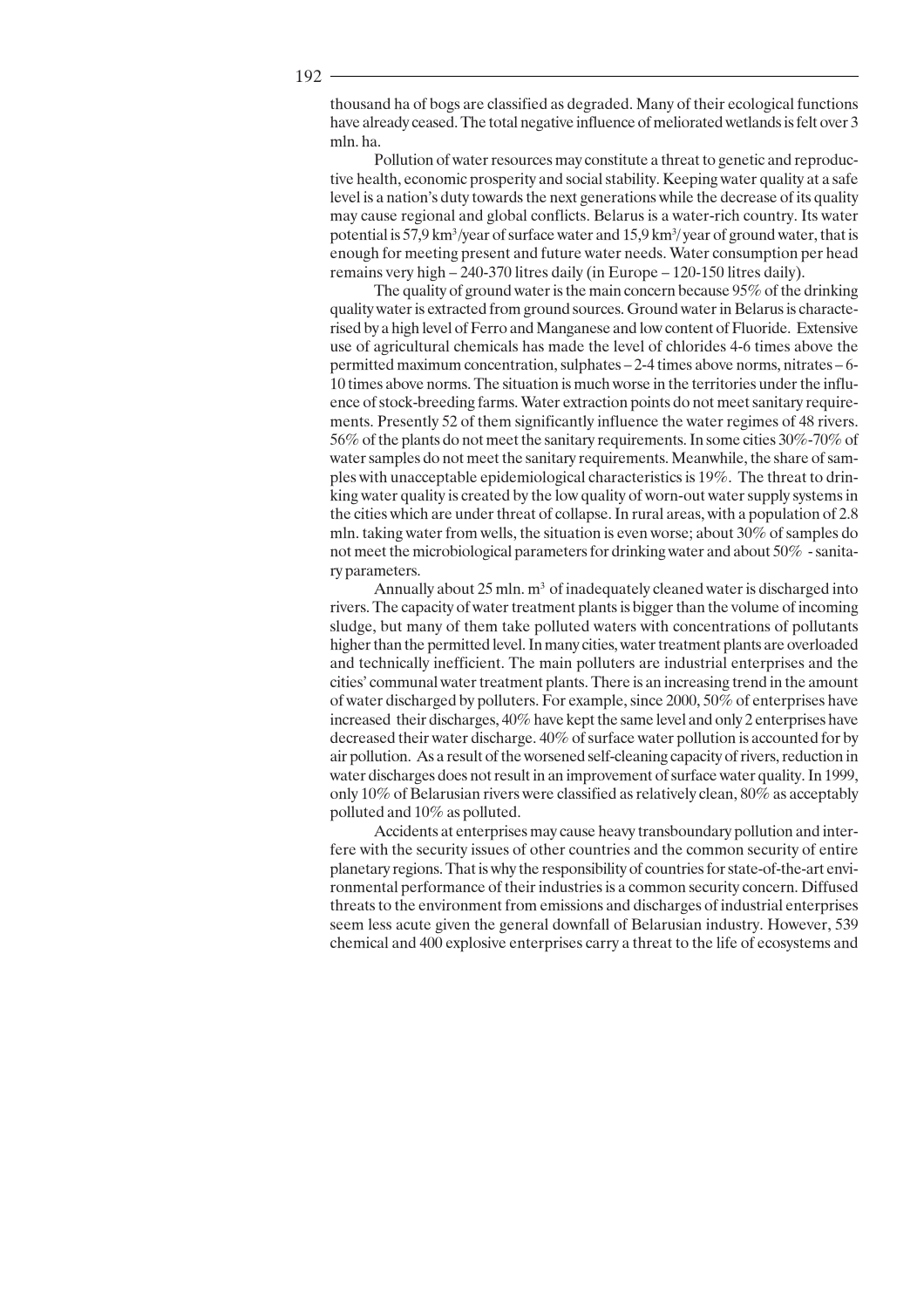people due to a 70-80% deterioration of their basic funds. The operation regime of many of these enterprises has become sporadic, creating a threat of volley (accidental) emissions and discharges.

The threats caused by the Chernobyl catastrophe stray beyond the limits of the frontiers of radioactive polluted territories and define the development of the victimstates. Consequences of the catastrophe are considered to be the main threat to Belarus national security, but it may grow into a regional threat of irreversible degradation of the functional qualities of the biosphere. The Chernobyl catastrophe reminded humankind of the global character of ecological threats, interdependence and the responsibility of countries. It also revealed serious institutional gaps in the common security concept and the protection of the environment. The consequences of the Chernobyl catastrophe affect all life-important interests of national security and thus are considered to cause threats in the political, economic, military, ecological, information, and humanitarian spheres.

As a consequence of the catastrophe, 23% of the territory of Belarus was contaminated. The contaminated territory was an economically developed part of Belarus: 123 fossil deposits (22 of them were closed), the second and third most important industrial centres, 20% of agricultural land, 20% of forests. After the catastrophe 135 000 persons were resettled; 415 settlements, 283 industrial entities, 607 schools and kindergartens, and 95 hospitals were liquidated. The percentage of pension aged people in some of the contaminated regions is 70%. The three most contaminated regions "lost" 50% of their population. Due to "spotty" contamination, about 4 mln. Belarusians are exposed to radioactivity. Radioactive elements are present in all components of the ecosystems, including in nutrient cycles, thus creating multiple ways of contamination and interfering with the effective use of natural resources. By the year 2050, the activity of Americium<sub>241</sub> will double that of Plutonium<sub>239.240</sub> making the radioactivity of soils 2.4 times higher than the post-catastrophe period. The number of settlements with a high level of contamination will increase. The country lacks the financial and technical means to monitor Americium<sub>241</sub> or to develop any feasible contingency programs, which may undermine its ability to adequately perceive this threat.

The estimated economic and social loss for the country caused by the Chernobyl catastrophe is 235 billion USD (32 annual Belarusian budgets). However, during the last 10 years Belarus was only able to allocate 1,5 annual budgets for mitigating negative impacts of the catastrophe. Activities aimed at reducing the level of contamination are considered ineffective due to the negative influence of many other factors (bad air and water quality, social stress of the population, economic problems and poverty). The Chernobyl catastrophe put the Belarusian nation at the edge of a "struggle for survival":

• since 1987, birth rate has fallen by 50% while mortality rate has increased by  $32.7\%$ :

• in 2001 the mortality rate was 2 times higher than the fertility rate;

• the children's share of the population has been reduced from 28.9% to

17.5% while the share of old people has increased to 19.2%;

• almost half a million of the population emigrated while around 850 000 migrated within the country;

• genetic deviations and cancer have grown noticeably.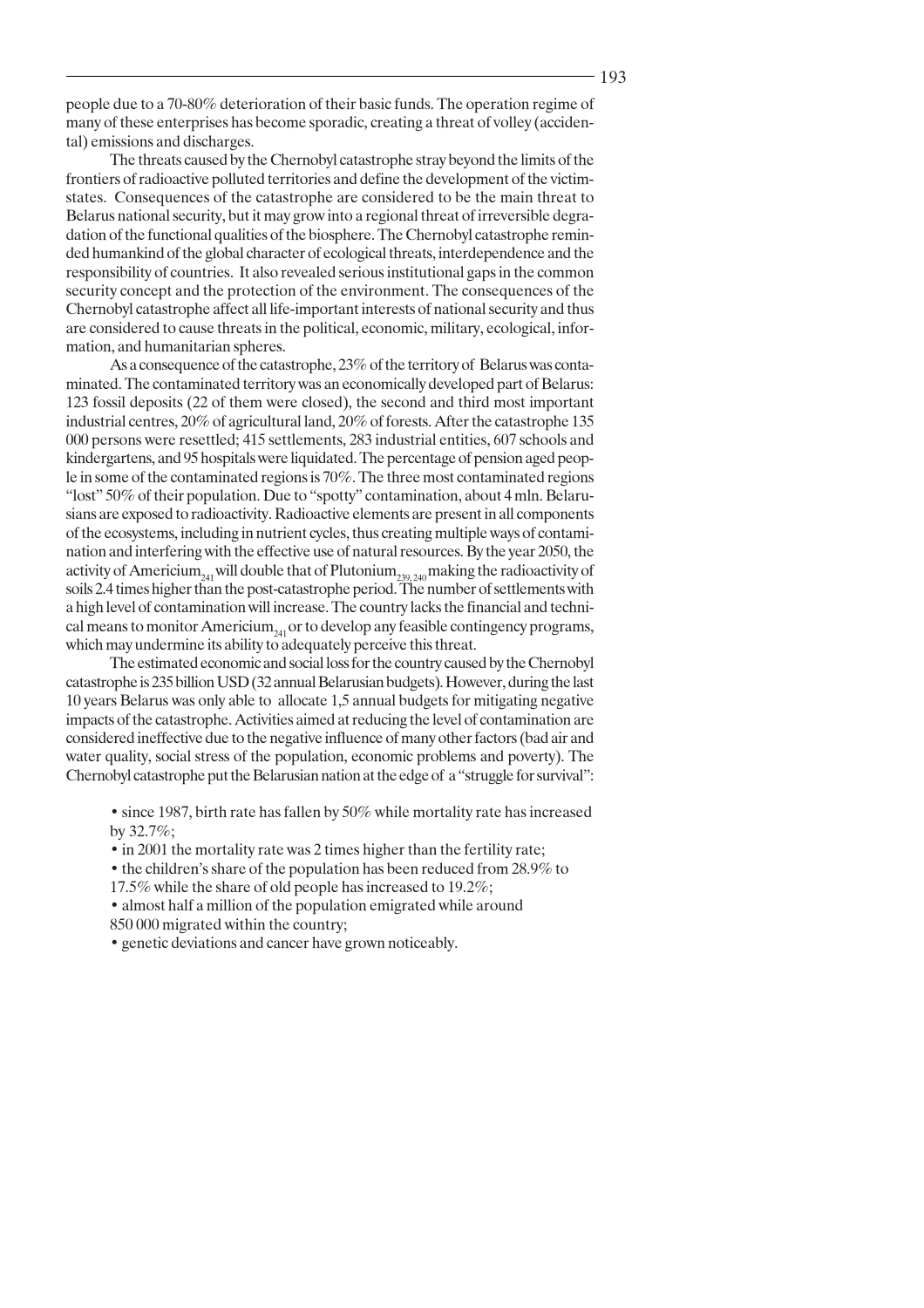194

The consequences of the Chernobyl catastrophe demonstrate to all countries a need to take common responsibility for the sake of common security.

Finally, in the chapter certain aspects of institutional gaps in providing for the effective monitoring, prevention and minimisation of ecological threats in Belarus are described. In the process of social transformation and transition, the institutional sphere in Belarus is not able to react adequately or in-time to contradictions in various societal fields producing ecological threats. The key institutional factors of ecological threats remain as follows:

• weak information supply for decision-making due to the crisis in environmental data collection and scientific analysis;

• inadequate perception of ecological threats and low public participation in decision-making;

• lack of legal mechanisms for management of ecological threats and maintenance of national security;

• discrepancies between the control and management systems in the field of resource exploitation and protection of the environment, and the need for mitigation and prevention of ecological threats.

After the collapse of the USSR, Belarus has received a difficult ecological heritage: irrational resource exploitation, imperfect technologies, low levels of ecological culture, and the underdeveloped normative basis for the prevention and mitigation of ecological threats. The country's inability to solve new and old contradictions in the economic and social sphere using the old institutional mechanisms, deepens its national ecological threats and creates a challenge not only to the national but to regional ecological security, undermining the country's ability for sustainable development and keeping it from developing a legitimate national ecological security agenda.

## 5. Relations with EU

As a result of Lukashenko's management, Belarus has not been able to reap the benefits of its favourable geographical location (at the crossroads between the EU and Russia). Because of the unreformed Soviet-style economy and autocratic rule, Belarus does not attract foreign investors, it severely obstructs local entrepreneurs and it has a sharp budget deficit. The support from the Kremlin enabled the regime in Minsk to provide its citizens with cheap basic services. It has allowed the Belarusian economy to survive, and has enabled Minsk to continuously cancel the restructuring and implementation of potentially unpopular market reforms. One of the most important 'gifts' of Yeltsin were the gas supplies at a preferential rate.

However, since the presidency of Vladimir Putin the relationship with Moscow has changed and has become more businesslike. To the dismay of Lukashenko, the future Union (as agreed by Yeltsin and Lukashenko) between Belarus and Russia has become irrelevant. Putin's priority is to restore the power and influence of Russia. One of the most dramatic consequences of the changing rules by the Kremlin is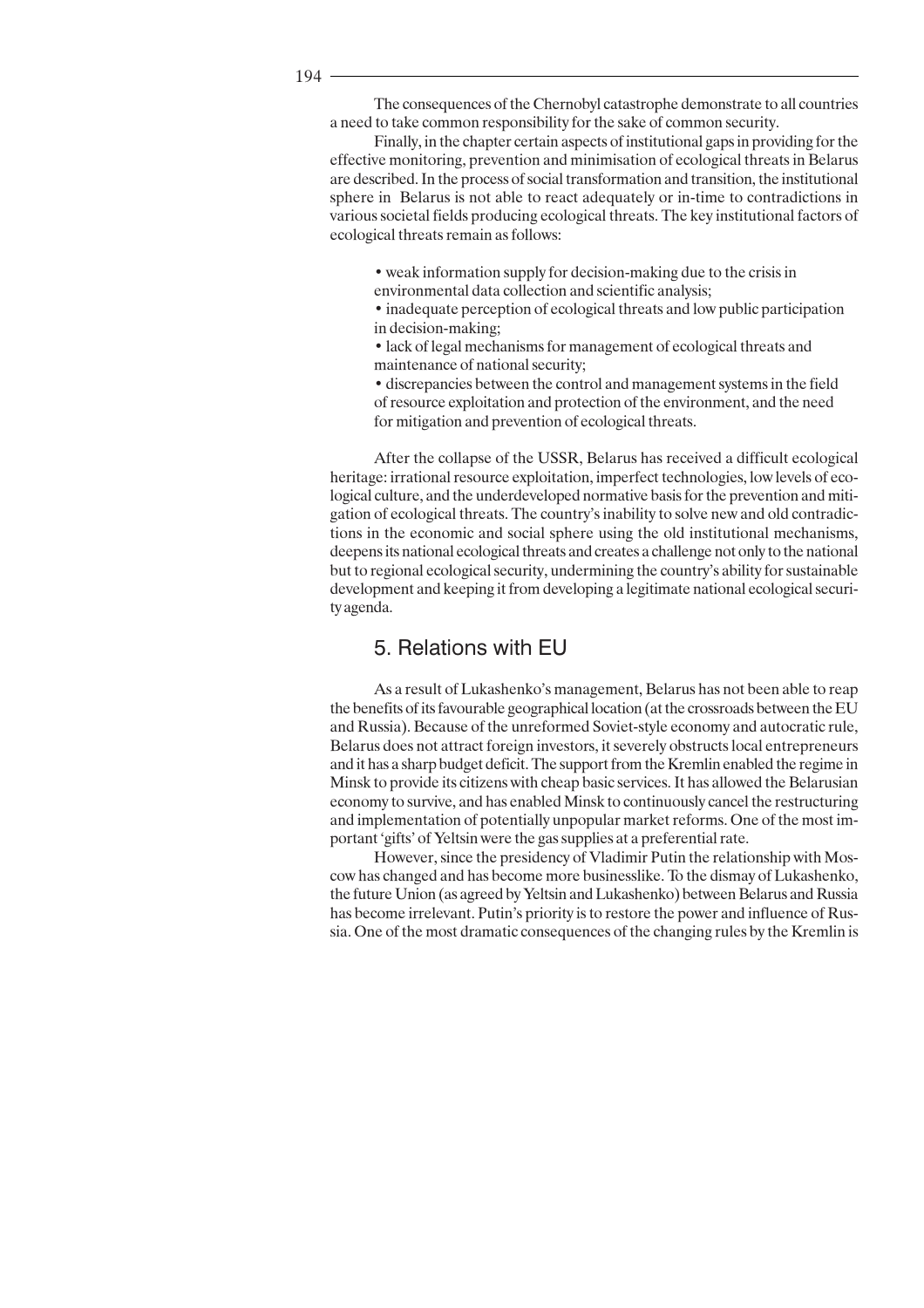that Belarus may lose its preferential treatment. The result of Putin's pragmatic stance is that Russia's influence is now extending towards every sphere in Belarus. Without Russia's support, Belarus is in desperate need of foreign investments, and its leadership is showing signs of despair.

Putin's political support for Lukashenko is going to be very costly for the latter. The regime will only get support from the Kremlin if it offers something interesting, i.e. the state companies which still need to be privatised. But without these companies Lukashenko will lose his relative independence from Moscow, and become a puppet. In reaction, Lukashenko changed his approach towards the Kremlin. He is sometimes stating his preference for integration with Russia, and at other times furiously objecting to it, arguing that Belarus will lose its sovereignty. The same tactics have been used in the failed privatisation scheme of the country's petrochemical sector, which was only open to Russian investors. It was obvious that investors could only be successful if they struck a deal with Lukashenko himself, i.e. if they would assist him in holding on to power. However, Russian investors were of the opinion that the price was too high. Moreover, they did not trust Lukashenko based on his notorious disrespect for contract obligations.

Belarus cannot maintain its reliance on a single country, even when it is Russia. Officially, the EU only comes in third place, with respect to Belarusian foreign policy priorities, but the reality shows that the EU is the principal trading partner of Minsk, with both imports from and exports to the EU growing each year. Therefore the EU cannot be neglected by Minsk, nor continued to be viewed as a hypocritical neighbour that wants to interfere in domestic politics (as stated by the government in Minsk). The political but especially the economic weight of the EU, the consequences of EU enlargement (such as the advancement of the 'Schengen wall' and the loss of trade and transport), the improving relationship between the EU and Russia, the worsening domestic socio-economic situation, and Putin's tough attitude towards Lukashenko will all force the leadership of Belarus to pay more attention to its western neighbours, and consequently, to play the game of the EU (e.g. democratisation, economic reforms, good governance). Lukashenko is becoming aware of his increasingly awkward position.

The approach of the EU towards Belarus is varied, which is mainly a result of the different directorates and pillars from which they are originating. First of all, there is the Tacis aid programme that assists the countries of the former Soviet Union. The second approach was only just created in March 2003 and is called 'Wider Europe – Neighbourhood: a New Framework for Relations with our Eastern and Southern Neighbours'. Next to these two inclusive approaches towards Belarus by the EU, through its CFSP instruments, there is a third approach that has developed within the Directorate-General for Justice and Home Affairs, which focuses on the establishment of an Area of Freedom, Security and Justice within the EU. The security strategy which was drafted in June 2003 by the cabinet of Javier Solana can be seen as a fourth approach of the EU towards its future neighbours. Officially the strategy falls under the rubric of CFSP, but it essentially mixes the tendencies put forward under the EU's internal and external policies. The document gives an analysis of the new threats the EU might be facing within the foreseeable future: terrorism, proliferation of weapons of mass destruction, weak states and organised crime.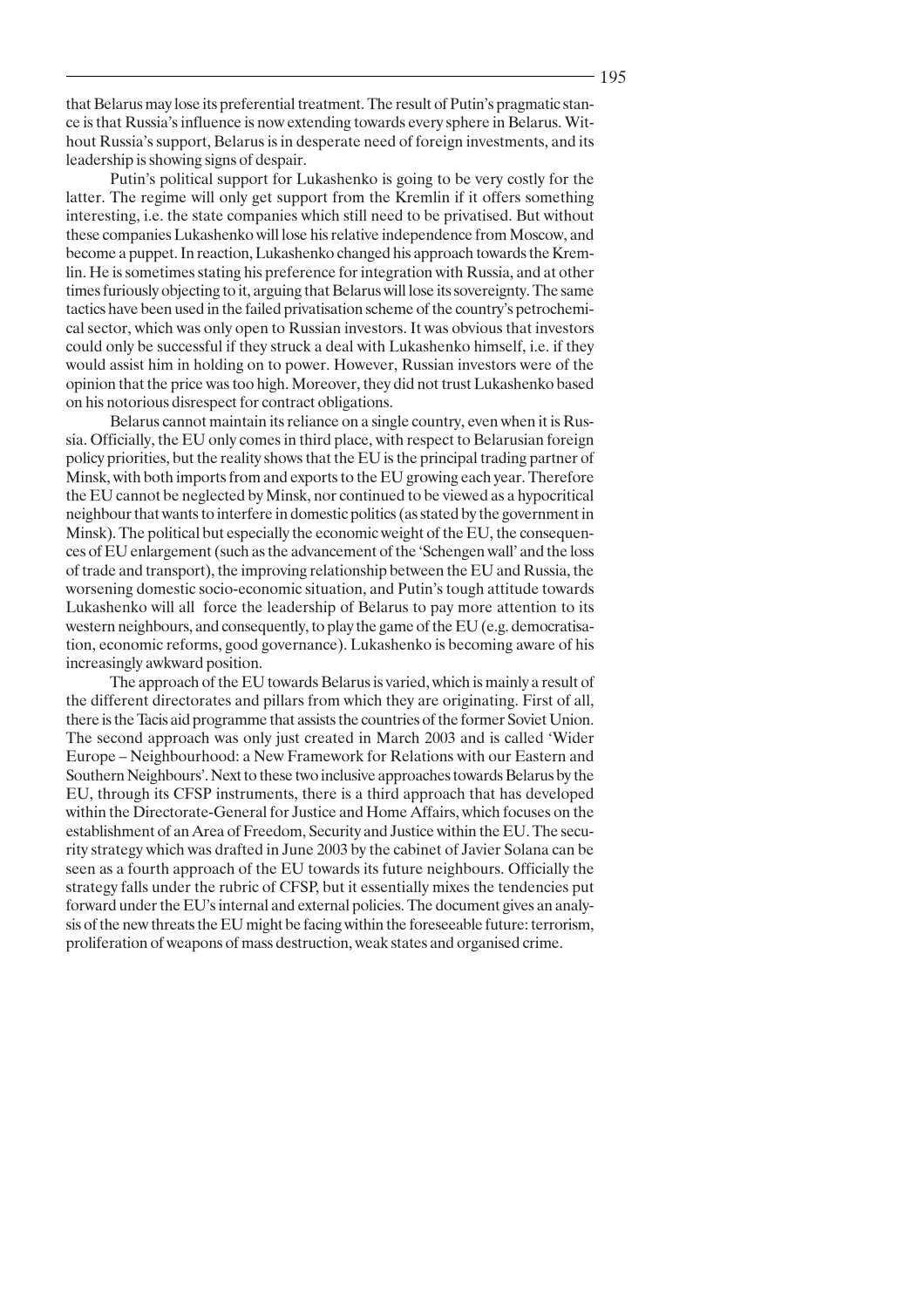196

These four different EU approaches have a profound effect on the policies of Brussels: they are inclusive as well as exclusive. On the one hand, the EU wants to engage Belarus and to maximise the so-called economic challenges of enlargement, while on the other hand it wants to construct a strong external EU border that minimises the security risks posed by the unstable countries at the edge of the EU. This second approach will probably better cope with the security challenges posed by Lukashenko's management of Belarus.

The struggle for power. As a result of ten years of presidency, Lukashenko has a total grip on the state structures. He commands institutions and officials in Soviet style, and has direct and strict control over law enforcement, intelligence agencies and the justice system. His closest associates are directing them. In his treatment of top aides, Lukashenko acts as a classical despot: divide and rule. Continuously there is tension within the upper echelons of the regime, as different factions are fighting for influence. Lukashenko is handling former supporters who have become adversaries quite differently: he orders the public prosecutor to conduct criminal investigations. In addition to the harassment of former supporters, the regime is very consequential in its prosecution of opposition politicians and media.

Nevertheless, despite the enormous security apparatus, Belarusian law enforcement structures are unable to implement the rule of law. As a result – and because the border with Russia is porous - illegal migration, human trafficking and drug trafficking are considered to be an enormous problem since Belarus is an important transit country. In addition, it is highly probable that Belarusian border guards profit from the trafficking in illegal goods since their wages are extremely low. According to a public opinion poll held in October 2002, respondents stated that corruption occurs as a result of ineffective legislation, low salaries of functionaries and an absence of state control. The most corrupted are the state authorities, police, customs and local authorities. The measures against corruption are estimated as low or very low. Due to the ineffective law enforcement and the corruption, the EU will face a troubled border with Belarus.

There are even indications that the regime willingly co-operates with criminal gangs, as well as elements within law enforcement structures committing criminal acts that are ordered by their superiors. The most shocking example is the state of affairs around the disappearance of Zakharenko, Gonchar, Krasovsky and Zavadsky. The authorities have not shown any commitment to solve these disappearances. Two KGB agents who had to investigate the disappearances have shown that the abductions were ordered from above and conducted by a unit that was formed upon an order of Lukashenko. The gang was composed of members of the military elite Almaz-unit. It is alleged that members of Almaz have fought in Chechnya as mercenaries on the Chechen side, and have acted as intermediaries in the delivery of secretly supplied arms from Belarus to Chechen rebels via Turkey and Georgia. The arms supplies are alleged to have been co-ordinated by the then head of the Security Council of Belarus, Victor Sheiman.

There were around ten persons in this 'death squad', some of them convicted criminals or organised crime figures. The gang carried out about thirty murders. The gun that was used for the killings was the one that is used on death row, i.e. a gun that is impossible to identify as it is not registered in any database. The gun was handed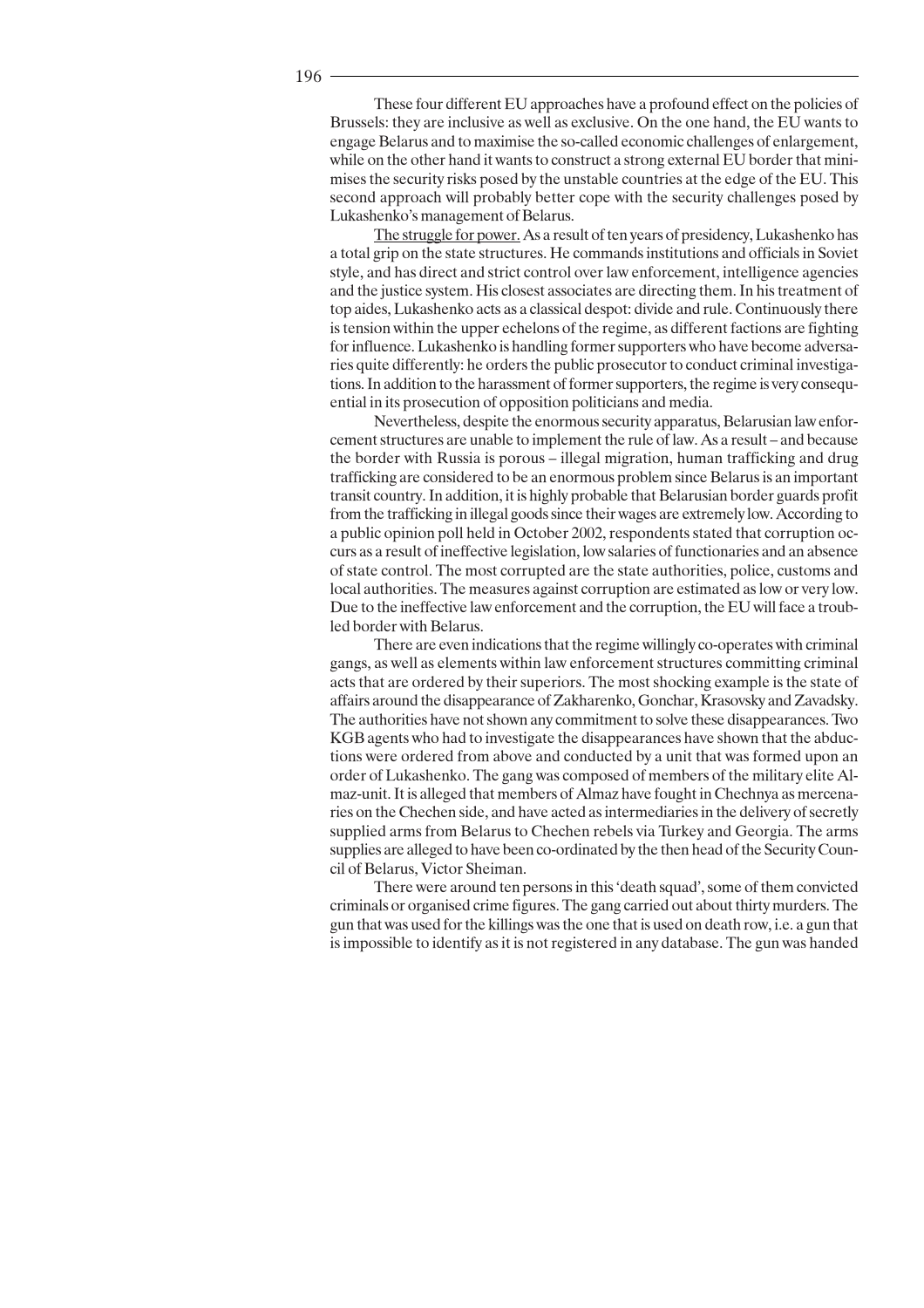over to the gang for a day or two and returned after the execution of an order. The group was so convinced of its impunity that it conducted several other criminal acts such as armed robberies and murders. The leader of the 'death squad,' Pavlichenko, was arrested on 21 November 2000 upon the order of Prosecutor General Oleg Bozhelko and KGB chief Vladimir Matskevich. Bozhelko sent a plea to his Russian counterpart Ustinov to provide machinery and specialists to conduct the investigation. A few days later Lukashenko dismissed Bozhelko, Matskevich and the Minister of Culture and released Pavlichenko with a public apology for his arrest. Ustinov was sent a letter that there was no need for the required help. Victor Sheiman, the man who was identified by the investigators as the link between Lukashenko and the 'death squad,' was appointed as the new Prosecutor General. Investigators and prosecutors who found evidence of the regime's involvement have fled the country, after one detective unexpectedly passed away and another was killed.

The struggle for money. In order to maintain the political support from a majority of the electorate the government needs to continue its generous social welfare system for the population and to pay salaries and pensions on time. But now that the government is running out of financial means, it has to abandon this policy (or risk bankruptcy). The consequence will be that the public (i.e. electorate) will become more critical of Lukashenko and that he will lose support. Lukashenko's reaction is reactive: the problems are caused by others. Within the public sector it is caused by either incapable or corrupt officials. Within the private sector it is caused by entrepreneurs who manipulate the market. As a result, and to keep up his image of integrity and honesty (and in order to get rid of non-obeying businessmen, opposition politicians and media), a new fight against corruption and 'theft from the state' was started.

The regime, however, has found a way out: it is selling weapons to countries that fall under international arms embargoes. The US government has repeatedly stated that it possesses evidence of Belarus' illegal arms deals. These are conducted through fake companies in Jordan and Syria, from where the weapons are transported to Iraq (and often paid back with oil). The payment scheme is as follows: a buyer transfers the money to an offshore account, from which it is transferred to fake companies in various countries, which then purchase arms from the manufacturers and transfer the money to their accounts. Another curious thing is that although Belarus has for several years been among the world's top ten leading arms exporters, it does not have a competitive or high-tech arms industry, and therefore the country can hardly sell its weapons on the international arms market. Lukashenko says that the only we apons that are sold are the leftovers from the Soviet period. However, according to leading opposition politicians, US officials and weapons experts, Belarus has long exhausted its Soviet reserves and now acts as an intermediary for Russian arms exports. Belarus eagerly ships arms to Algeria, Angola, Iran, Morocco, the Palestinian authorities, Sudan and, until recently, Afghanistan, Iraq, the Kosovo Liberation Army and Yugoslavia, always with the use of mediators.

Lukashenko himself has also been implicated in dubious financial deals. The Minister of Finance has declared that the president keeps an account on the 'Belarusbank', where funds are stored which were earned through the sale of 'special materials of the Ministry of Defence'. The Minister said that these funds are accumulated on the account as a presidential 'reserve fund' and 'stabilisation fund' for ensuring the relia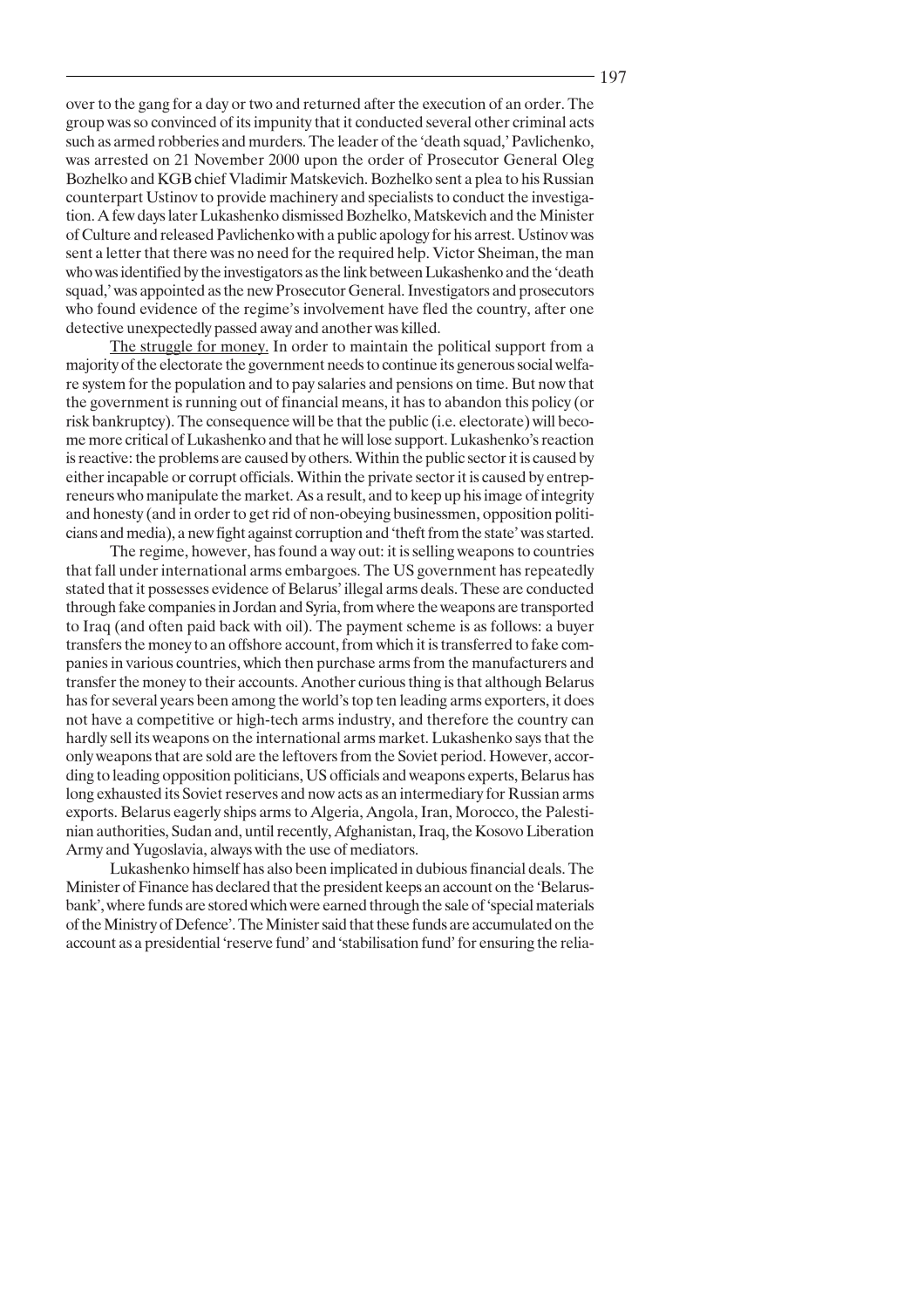198

bility of the population's hard currency deposits. He admitted that the funds are not mentioned in any of the budget provisions. In other words, the President has the access to funds which are not accounted for and which have an estimated worth of 1 billion dollars. A few months earlier, in August 2001, the former Belarusian ambassador to Latvia, Estonia and Finland (who was recalled from his post after announcing his own political aspirations) said that Lukashenko himself had brokered arms deals with Chechnya.

 $***$ 

Belarus poses no immediate threat to the EU. However, the country acquires more importance after enlargement since it will have a direct border. Due to its location, Belarus is vulnerable to illegal trafficking and organised crime. Belarus is a cross-road for a variety of transit routes. In addition, the customs union with Russia eliminated the internal borders with Russia, and there are no control points for illegal trafficking. Therefore, EU programmes directed at demarcation and overall strengthening of borders have become a priority for the EU. They have not been frozen, despite profound dissatisfaction about the current regime.

On the other hand, Lukashenko is posing an indirect threat to the EU. His domestic and international behaviour give rise to great concern. His closest associates have ordered the formation of a special team to liquidate political opponents and a journalist. Members of this team have fought in Chechnya and have probably acted as intermediaries in the sale of weapons from Belarus to Chechen fighters. Members of this team have committed other criminal acts, but are visited by the Minister of Interior while being detained. Promising leads in the investigations into the disappearances of political opponents have been stopped by Lukashenko himself.

Due to his international isolation, Lukashenko is looking for ways to earn money. He has established co-operation with countries in the Middle East and Africa. The reality is that he makes arms deals with notorious countries through fake companies and other countries. The threat that Belarus poses is not caused by internal instability or the prosperity gap. It is only caused by the President himself, who will do anything in order to hold on to power. He will make deals with criminals or terrorists, in order to liquidate opponents or to get the financial resources he needs to maintain control.

Lukashenko has become a victim of his own authoritarian and isolationist behaviour. Belarus' leadership cannot maintain its current policy for long. The electorate might currently be divided into urban and rural categories, and into liberals and conservatives; but this division will lose its relevance when the socio-economic crisis widens, deepens and hardens. Then the public will again make a practical assessment and not necessarily back Lukashenko. As a result, Lukashenko has to make changes in the way he governs the country, in order to stay afloat. The only sustainable way to do so is to introduce political and economic reforms. This has two implications for Belarus policy: re-assess its relationship with Russia and with the EU. For the very first time the conditional approach of the EU might be the right instrument.

The EU can play a very relevant role to support democratic changes in Bela-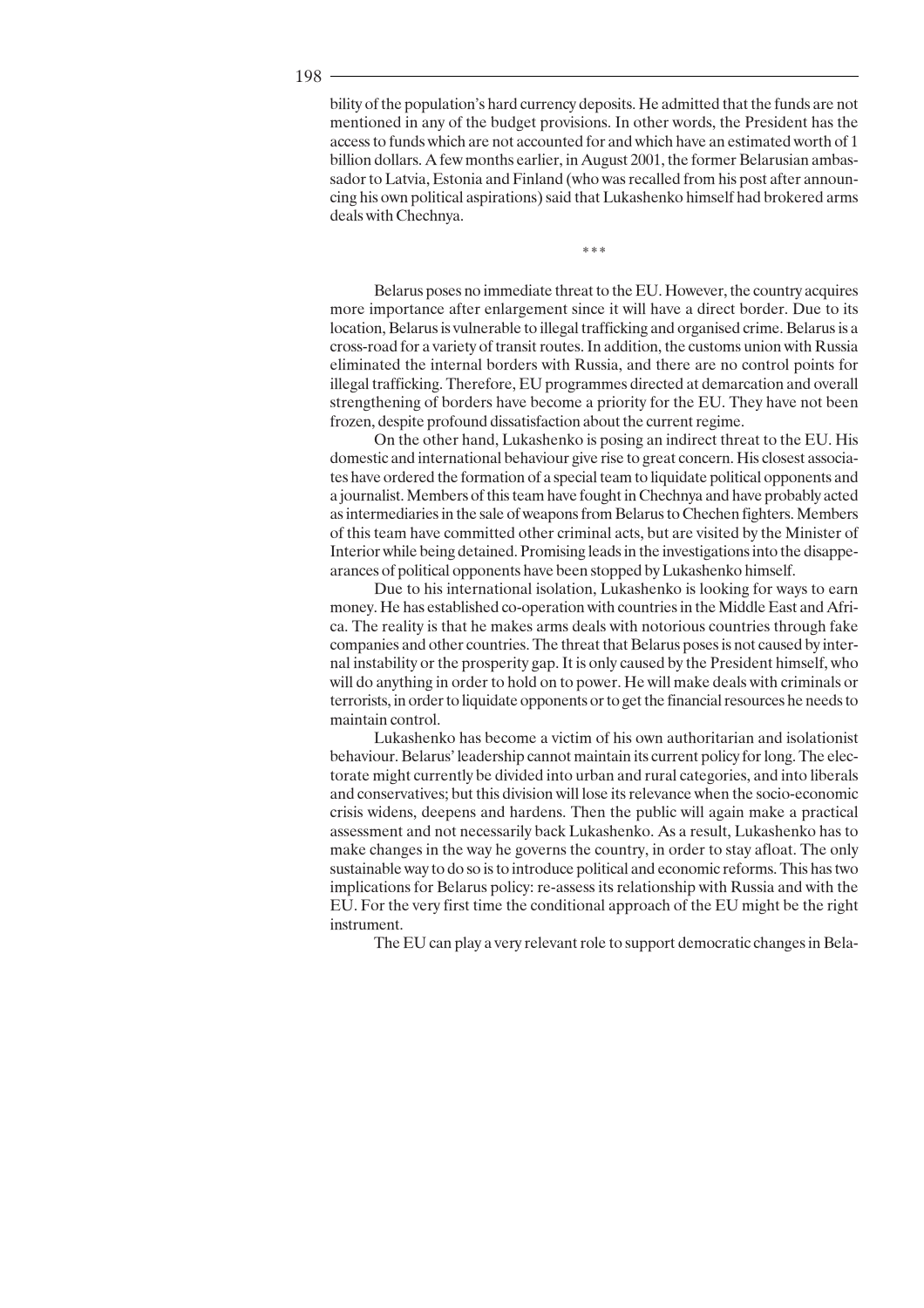rus. It would not only benefit the region; the EU also owes it to itself to secure good, friendly relationships with all new neighbours. Brussels should at least try to establish such a relationship with Belarus, instead of remaining oblivious and only focusing on the way Lukashenko rules Belarus. The recently adopted Wider Europe -Neighbourhood initiative addresses some of the concerns that resulted out of the conflicting arrangements for applicant countries: on the one hand Brussels is promoting regional cross-border co-operation but at the same time it is setting strict internal security policies preventing the development of the former. The new initiative is a more refined approach, attempting to synchronise the external and internal policies and connecting its three pillars, to enable an effective and manageable policy towards Belarus. The Wider Europe – Neighbourhood initiative is a welcome step in the right direction, dealing better with the diversity in political, economic and security interests of the enlarged Union, but it needs to contain concrete elements.

With a flexible approach, based on the conditionality that is already known to Lukashenko, the EU can have a more long term impact. Such a strategy would provide the society of Belarus with many incentives and opportunities for sustainable development in the longer term. But that is all that the EU can do. The greatest question is whether Lukashenko is willing to make changes that will cost him his current power and influence. Unfortunately, history has no examples of dictators that have spontaneously introduced changes at their own cost.

# Conclusions

The main goal of this research was to enrich and make pithier the evaluation of Belarus as a regional security factor. As was already mentioned, this goal has been raised because Belarus, as a rule, is reduced to a Russian factor by the researchers of European or regional security and thus absolutely disappears from their field of vision or, at best, it is mentioned only in the "margins" of the analyses as a factor of minor importance. A preponderance of such evaluations is absolutely understandable and justified bearing in mind that the researchers usually are concerned with the essential points and minor factors are just put aside. That is why we would like to stress once more the conventional approach of this book and that the consecutive conclusions which are presented are in no way were questioned and, furthermore, there was no attempt made to negate them. The essence of the project was to try, as much as possible, to be freed as much as possible from the limits of the traditional context of the analyses (i.e. primarily from the Russian factor) and to underline the peculiarities of Belarus' political system, security sector, economy, ecology, relations with EU and possible trends in their development. At the same time, one more step was made to more widely clarify such atypical consequences of the country's political choices.

The main conclusion of this research is that the most important characteristics of Belarus as a regional security factor are defined by the choice of the country's principal political authorities to orient the development of the country to the Restoration of the soviet system with all of the related consequences. But bearing in mind that full restoration of the former state system is impossible due to the altered politi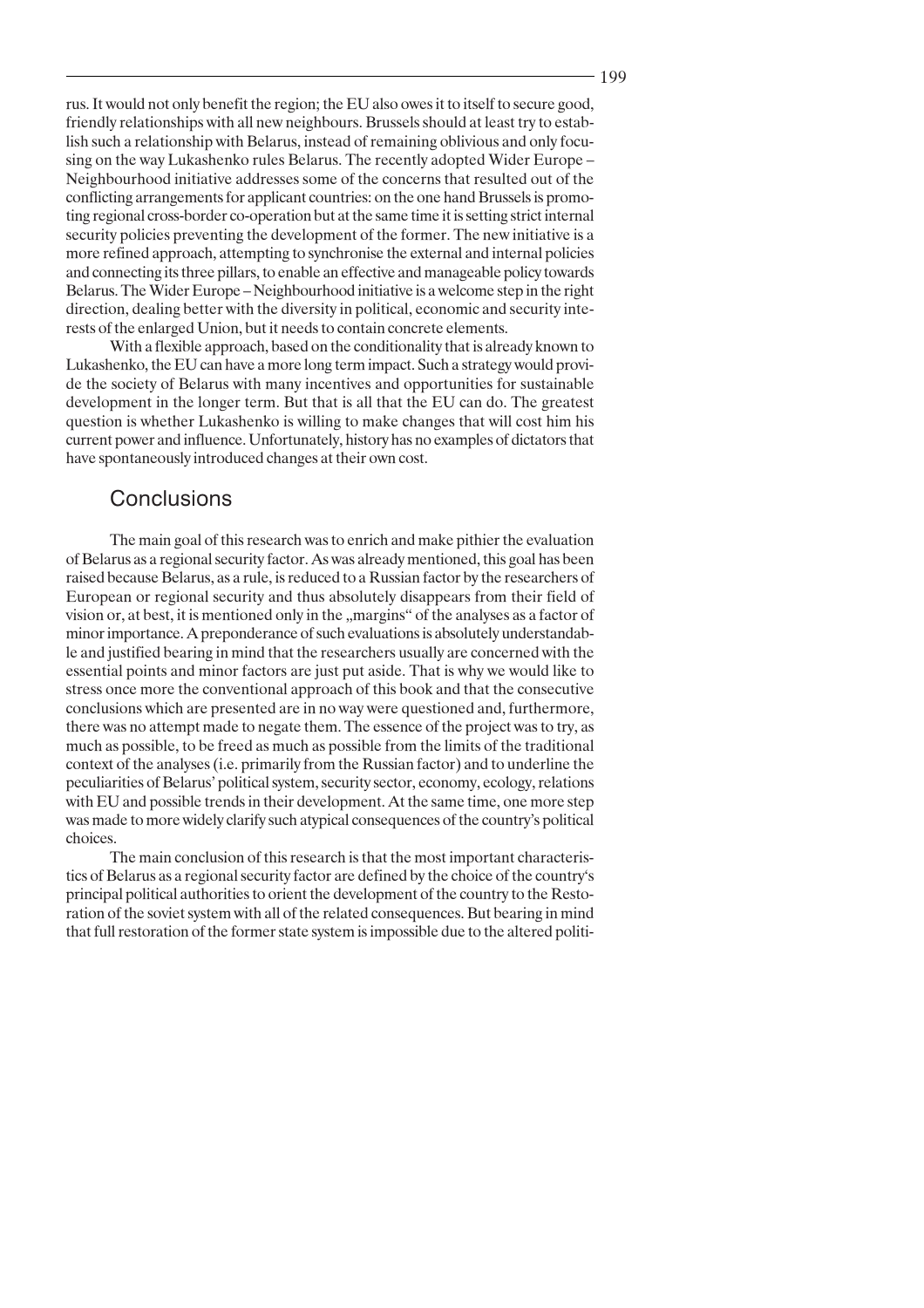cal, economic and ideological circumstances, the real situation is such that in present Belarus two structures, two worlds seem to live together. On the one hand, there are relics of the soviet system supported and constantly reanimated by the authorities. On the other hand – elements shaped by new times that cannot be isolated and ignored, with which the present political authorities are forced to reckon.

So, with a more attentive look at the Belarus political system in this research, we noticed that on the one hand the soviet ruling system is obviously repeated there. But on the other hand, we see some elements that are alien to it - such as NGOs, independent mass media, and minimal parliamentary opposition. Authorities are permanently fighting with them, strictly restricting them and even brutally attempting, without success, to eradicate them completely for a variety of reasons. Finally, the biggest, and perhaps the most destructive, problem of Belarusian Power Vertical which especially clearly differentiates it from the peculiarly "perfect" soviet power system is an ideological vacuum. Although, as we can see from the research, Lukashenko and his supporters understand this problem absolutely clearly and take all possible measures to solve it, the results are deplorable. Separated from the Power Vertical restoration, the restoration of the communist ideology that is of vital importance to the system is impossible in the present day period of information and communication, which is why, little by little, a national state ideology is forming.

It is no wonder that we see the signs of structural junctions peculiar to the Belarusian political system which affect the security sector as well. The research reveals that the soviet rudiment is preserved especially strongly in the main defence policy institutions of the country and in the documents defining its strategy. But despite this fact, the research has revealed the tendencies demonstrating inconsistency, incompleteness and non-perceptiveness of the Restoration. First of all, despite declared enthusiasm or real progress, the military integration of Belarus and Russia faces serious financial and even political barriers. Secondly, the one-way orientation of Belarus towards union with Russia does not move it away from NATO and puts all of Lukashenka's Restoration project in an embarrassing situation. Finally, despite how "pro-soviet" the Belarus authorities are, they cannot completely ignore the objective differences of state interests between Belarus and Russia as separate sovereign states dealing with security issues.

While it is possible to mask the two-faced situation in the security sector by propaganda measures, the economic situation can be plainly seen. On the one hand, the results of the study show that the state planned economy is preserved in full volume in modern Belarus and today it even functions rather successfully. While it is obvious that this type of economic system can be formed and can exist only with huge support from outside, which Russia continues to offer. On the other hand, the results of the research show that although such an economic system can be stable and experience average growth for quite a long period of time, quality problems will eventually accumulate (for example, the inability of state enterprises to invest in their own development and technological renovation) and for the time being, it will cause a slow down in the rate of growth and an eventual decline due to the disappearance of competition and all of its related social consequences.

Unfortunately, the analysis of the threats to the environment that exist in or originate from Belarus is cause for an even more pessimistic conclusion. There is a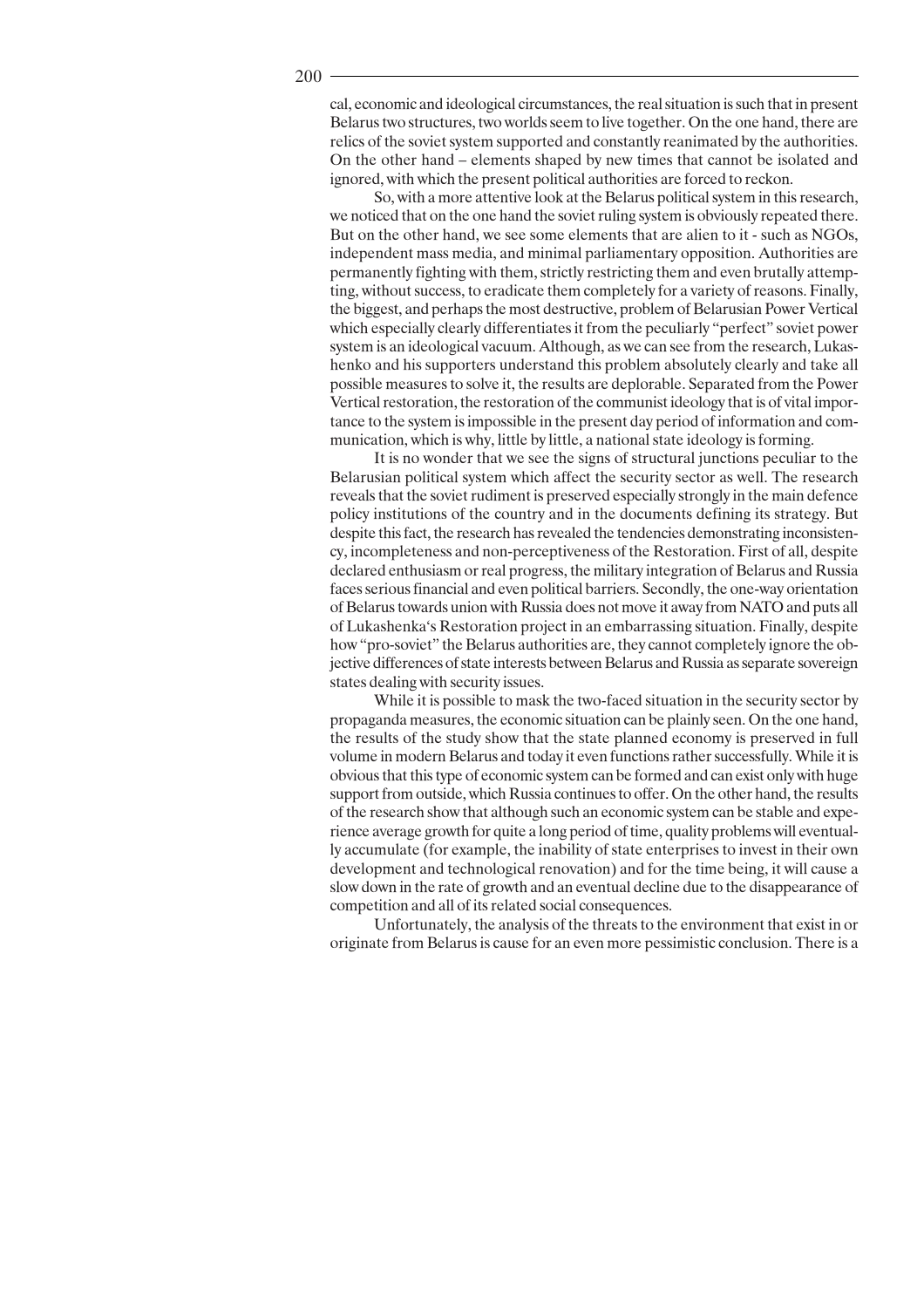soviet heritage in this area distinguished principally by ecological nihilism in the literal sense of the word. Inherited soviet traditions of collecting and analysing environmental quality data allow neither precise evaluation of the real degree of Belarus' ecosystems degradation nor the level of anthropogenic influence and thus fail to present the true scale of the ecological threat. But even the available data is descriptive enough, as clearly seen in the corresponding part of this study.

Finally, the "success" of the restoration implemented by Lukashenka is demonstrated by the state of relations with the European Union. The response of the EU to the dominating dictatorship and the suspension of market economy reforms in Belarus, was limited, suspended or terminated relations with the regime. The technical or other support provided earlier has been reduced to a minimum and re-oriented only to supporting the development of a civil society. For some time, the president of Belarus and his closest supporters were even prohibited from visiting EU countries. All measures of this type of sanctions were based on the assumption that the regime, facing such a critical rebuke, would try to normalize relations and thus would be forced to reform. But as the practice shows, the European Union won just a little from such a policy and in a sense it has voluntary been removed from the "game" and lost any real influence upon the processes taking place in Belarus.

At the same time, the results of the study show that there are more than enough reasons for the European Union to reconsider its rather strict position. Firstly, after EU enlargement, Belarus has become an immediate EU neighbour with hundreds of kilometres of shared borders that are impossible to protect without effective collaboration. Secondly, although Belarus itself does not pose a direct military threat to the EU and its member-states, the processes taking place there (political opponents being dealt with physically, the illegal trade of weapons, the danger of social explosion and mass migration, the gap in the level of economic welfare between EU and Belarus increasing more and more, an out of control ecological crisis) raise very acute questions about the future attitude of the European Union. Although it is known that the EU is planning the large programme Wider Europe – Neighbourhood to develop relations with close neighbours, it must be kept in mind that its implementation is related to the conditions imposed by the European Union of observing the basic principles of democracy and conducting market economy reforms. Thus, the circle seems closed. And there is no clear, concrete alternative.

But the results of this study stimulate the realization that in this case we face not the problem of Belarus only, but the broader one that can be defined as the problem of interrelations between democracy and dictatorship. Here we immediately note that there are no ready-made solutions. However, interrelations of democratic states with dictatorships are not limited to the formulation of demands and limiting relations when they are disobedient. The spectrum of possibilities is much wider. World practice shows that these relations vary from the pragmatic decision of maintaining relatively normal business relations while being completely dissociated from the processes that take place inside dictatorships (for example, relations with China) to exceptional cases of military intervention when the goal is to overthrow dictators and supporting opposition forces that are trying to restore or to create democracy in a country (for example, Iraq). These examples and many others, among them the experience of the West's collaboration with the Soviet Union during the